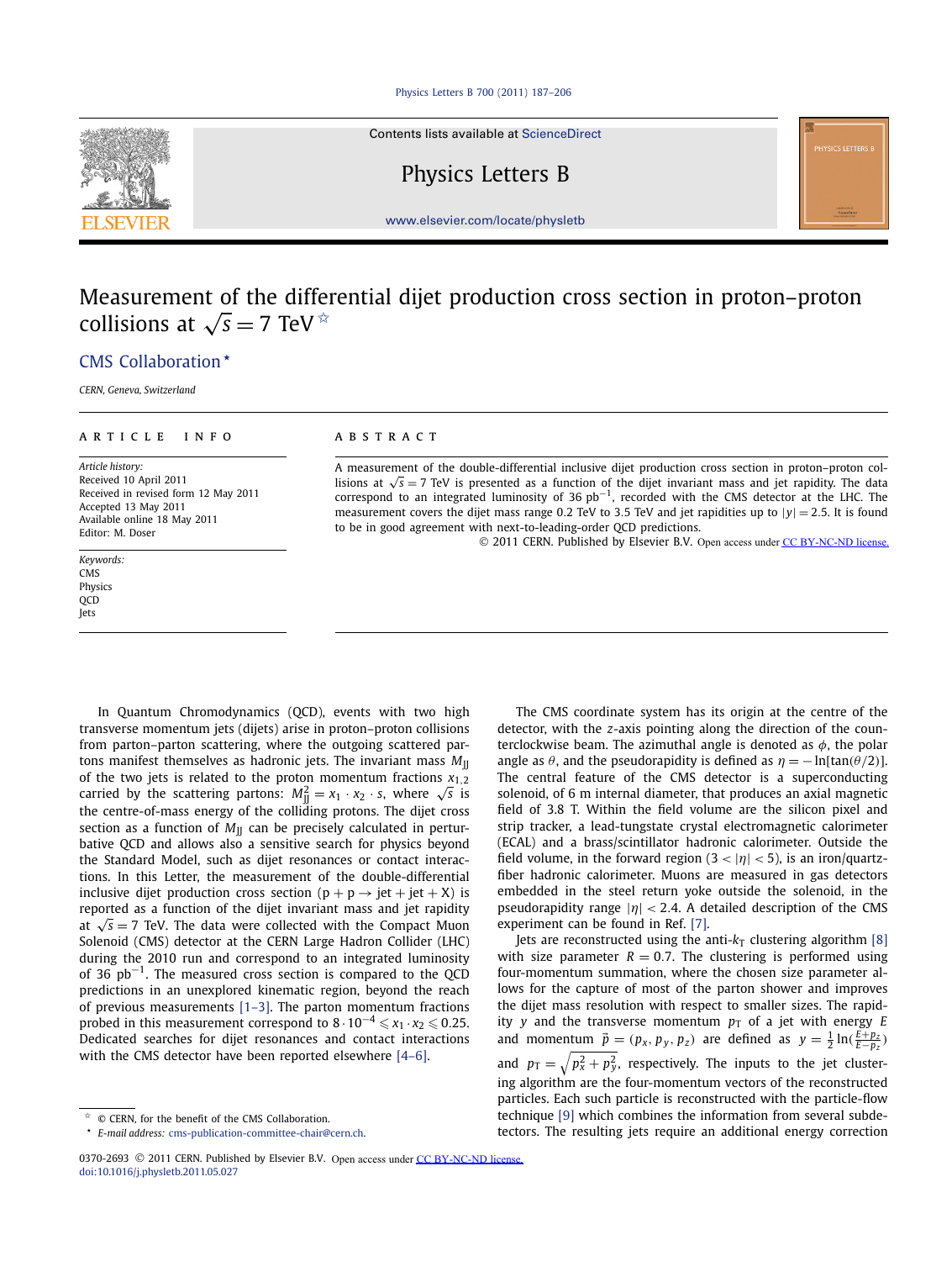<span id="page-1-0"></span>**Table 1**

| The integrated luminosity for each of the data samples. |  |  |  |  |  |  |  |
|---------------------------------------------------------|--|--|--|--|--|--|--|
|---------------------------------------------------------|--|--|--|--|--|--|--|

| Min. jet $p_T$ (GeV)                         | 30 |     | 00 | 140 |
|----------------------------------------------|----|-----|----|-----|
| $\mathcal{L}_{\text{eff}}$ (pb <sup>-1</sup> |    | . . | ۱Q |     |

to take into account the non-linear and non-uniform response of the CMS calorimetric system to the neutral-hadron component of the jet (the momentum of charged hadrons and photons is measured accurately by the tracker and the ECAL, respectively). The jet-energy corrections are derived using simulated events, generated by pythia6.4.22 (pythia6) [\[10\]](#page-5-0) and processed through the CMS detector simulation based on geant4 [\[11\],](#page-5-0) and *in situ* measurements with dijet and photon  $+$  jet events [\[12\].](#page-5-0) An offset correction is also applied to take into account the extra energy clustered in jets due to additional proton–proton interactions within the same bunch crossing (pile-up). The jet-energy correction depends on the  $\eta$  and  $p<sub>T</sub>$  of the jet, and is applied as a multiplicative factor to the jet four-momentum vector. The multiplicative factor is in general smaller than 1.2, and approximately uniform in *η*. For a jet  $p_T = 100$  GeV the typical factor is 1.1, decreasing towards 1.0 with increasing  $p<sub>T</sub>$ . The dijet mass is calculated from the corrected four-momentum vectors of the two jets with the highest  $p_T$ (leading jets):  $M_{JJ} = \sqrt{(E_1 + E_2)^2 - (\vec{p}_1 + \vec{p}_2)^2}$ . The relative dijetmass resolution, estimated from the simulation, ranges from 7% at  $M_{\text{II}} = 0.2$  TeV to 3% at  $M_{\text{II}} = 3$  TeV.

The data samples used for this measurement were collected with single-jet high level triggers (HLT) [\[13\]](#page-5-0) which required at least one jet in the event to satisfy the condition  $p_T > 30$ , 50, 70, 100 and 140 GeV, respectively, in uncorrected jet transverse momentum. The online jet reconstruction used only calorimetric information and the resulting HLT jets had typically much lower energy response than the offline particle-flow jets. The lower- $p<sub>T</sub>$ triggers were prescaled and the corresponding integrated luminosity of each trigger sample,  $\mathcal{L}_{eff}$ , is listed in Table 1. In the offline analysis, events are further required to have at least one well reconstructed proton–proton interaction vertex [\[14\]](#page-5-0) and at least two reconstructed particle-flow jets with  $p_{T1} > 60$  GeV and  $p_{T2} >$ 30 GeV (corrected). In order to suppress non-physical events, the two leading jets must satisfy loose identification criteria: each jet should contain at least two particles, one of which is a charged hadron. Furthermore, the jet energy fraction carried by neutral hadrons and photons should be less than 99%. If either of the leading jets fails the identification criteria, the event is discarded. The measurement is performed in five rapidity regions, defined by the maximum absolute rapidity  $|y|_{max} = max(|y_1|, |y_2|)$  of the two leading jets in the event. The use of the variable  $|y|_{\text{max}}$  divides the phase space of the dijet system into exclusive rapidity bins, which correspond to different scattering angles at the centre-ofmass frame. Low values of  $|y|_{\text{max}}$  probe the large-angle scattering (*s channel*), while large values of  $|y|_{\text{max}}$  probe the small-angle scattering (*t channel*). For the construction of the invariant mass spectrum, each dijet-mass bin is populated by events collected only with the fully efficient trigger with the highest threshold. The efficiency of each trigger path, as a function of  $M_{\rm H}$ , was measured using events collected with a lower threshold single-jet trigger and cross-checked with events collected with single-muon triggers.

The double-differential cross section is defined as

$$
\frac{\mathrm{d}^2 \sigma}{\mathrm{d}M_{\mathrm{JJ}} \mathrm{d}|y|_{\mathrm{max}}} = \frac{\mathcal{C}}{\epsilon \mathcal{L}_{\mathrm{eff}}} \frac{N}{\Delta M_{\mathrm{JJ}} \Delta |y|_{\mathrm{max}}},\tag{1}
$$

where  $N$  is the number of events in the bin,  $\mathcal{L}_{\text{eff}}$  is the integrated luminosity of the data sample from which the events are taken,



Fig. 1. Measured double-differential dijet production cross sections (points), scaled by the factors shown in the figure, as a function of the dijet invariant mass, in bins of the variable |*y*|max, compared to the theoretical predictions (curves). The horizontal error bars represent the bin widths, while the vertical error bars represent the statistical uncertainties of the data

C is a correction factor for bin-to-bin migration,  $\epsilon$  is the product of the trigger and event selection efficiencies (greater than 99%), and  $\Delta M_{\text{JJ}}$  and  $\Delta |y|_{\text{max}}$  are the invariant mass and rapidity bin widths, respectively. The width of the mass bins is progressively increased, proportional to the mass resolution. The correction factor  $C$  is taken from the simulation, as follows. Jets reconstructed with the same clustering algorithm from generated particles are smeared according to the simulated energy resolution and the correction factor  $C$  is defined as the ratio of the generated over the smeared numbers of events in a given dijet-mass bin. It ranges between 0.95 and 0.98, depending on the dijet mass and the rapidity region. Fig. 1 shows the double-differential cross section as a function of the dijet mass in different bins of  $|y|_{\text{max}}$ . The exact mass ranges and the cross-section values are reported in [Tables 2–6.](#page-2-0) The quoted reference mass for each bin is the mass value  $m_0$  that satisfies the equation  $f(m_0)(m_2 - m_1) = \int_{m_1}^{m_2} f(m) dm$ , where  $m_1, m_2$ are the bin boundaries and  $f(m) = A \cdot (m/\sqrt{s})^{-a} \cdot (1 - m/\sqrt{s})^b$ , with parameters obtained from a fit to the mass spectrum. The definition of the reference mass follows the approach described in [\[15\].](#page-5-0)

The systematic uncertainty on the measured cross section is asymmetric and dominated by the uncertainty on the jet-energy scale. The latter varies between 3% and 5% [\[12\]](#page-5-0) and is approximately uniform in  $\eta$ , introducing a 15% (60%) uncertainty on the cross section at  $M_{\parallel} = 0.2$  TeV (3 TeV). The uncertainty on the integrated luminosity is estimated to be 4% [\[16\]](#page-5-0) and propagates directly to the cross section. The jet-energy resolution uncertainty of 10% [\[17\]](#page-5-0) propagates to the dijet mass resolution, which affects the unsmearing correction, introducing a 1% uncertainty on the cross section. Other sources of experimental uncertainty, such as the jet angular resolution and the Monte Carlo  $p_T$  spectrum used to calculate the smearing effect, introduce negligible uncertainties on the cross section. The quoted experimental systematic uncertainties of the individual dijet-mass bins are almost 100% correlated.

The theoretical prediction for the double-differential cross sections consists of a next-to-leading-order QCD calculation and a non-perturbative correction to account for the multiparton interactions (MPI) and hadronisation effects. The NLO calculations are done using the NLOJet++ program (v2.0.1) [\[18\]](#page-5-0) within the framework of the fastNLO package (v1.4) [\[19\]](#page-5-0) at renormalization and factorization scales ( $\mu_R$  and  $\mu_F$ ) equal to the average transverse momentum  $p_T^{ave}$  of the two jets. The NLO calculation is performed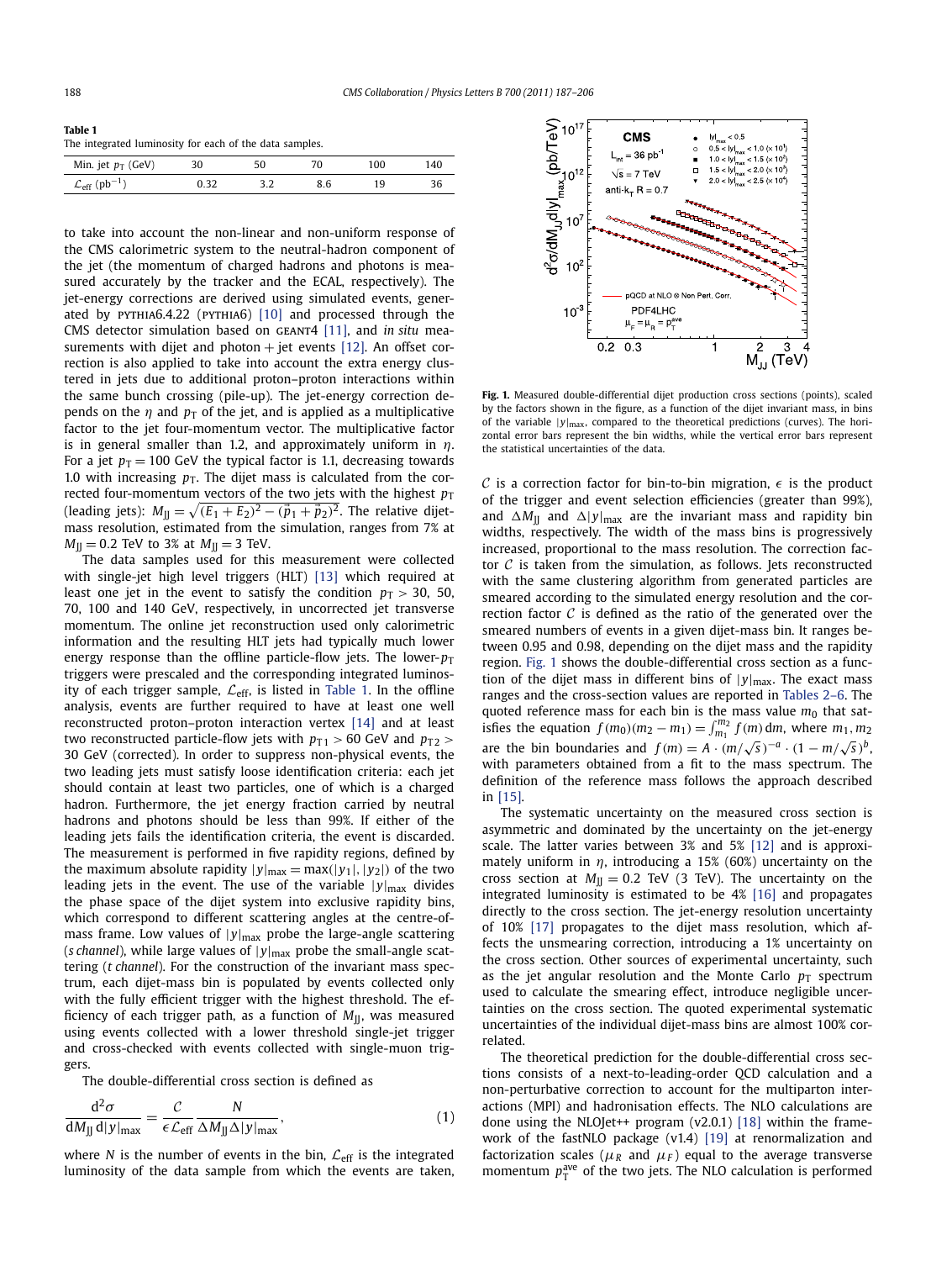#### <span id="page-2-0"></span>**Table 2**

Double-differential dijet mass cross section in the rapidity range  $|y|_{\text{max}}$  < 0.5. The reference mass is the point at which the cross section is drawn in [Figs. 1 and 2](#page-1-0) and is calculated as described in the text. The experimental systematic uncertainties of the individual dijet-mass bins are almost 100% correlated.

| Mass range     | Reference mass | Measured cross section | Statistical uncertainty | Systematic uncertainty |
|----------------|----------------|------------------------|-------------------------|------------------------|
| (TeV)          | (TeV)          | (pb/TeV)               | $\%$                    | $\%$                   |
| [0.156, 0.176] | 0.165          | $1.32\times10^6$       | $-1.1, +1.1$            | $-10, +11$             |
| [0.176, 0.197] | 0.186          | $7.26 \times 10^{5}$   | $-1.4, +1.4$            | $-10, +12$             |
| [0.197, 0.220] | 0.208          | $4.12 \times 10^{5}$   | $-1.8, +1.8$            | $-11, +12$             |
| [0.220, 0.244] | 0.231          | $2.35 \times 10^{5}$   | $-0.7, +0.7$            | $-11, +12$             |
| [0.244, 0.270] | 0.256          | $1.39 \times 10^{5}$   | $-0.9, +0.9$            | $-11, +12$             |
| [0.270, 0.296] | 0.282          | $8.18 \times 10^{4}$   | $-0.7, +0.7$            | $-11, +13$             |
| [0.296, 0.325] | 0.310          | $5.08 \times 10^{4}$   | $-0.9, +0.9$            | $-11, +13$             |
| [0.325, 0.354] | 0.339          | $3.18 \times 10^{4}$   | $-1.1, +1.1$            | $-11, +13$             |
| [0.354, 0.386] | 0.369          | $2.04 \times 10^{4}$   | $-1.3, +1.3$            | $-12, +13$             |
| [0.386, 0.419] | 0.402          | $1.28 \times 10^{4}$   | $-1.1, +1.1$            | $-12, +14$             |
| [0.419, 0.453] | 0.435          | $8.22 \times 10^{3}$   | $-1.4, +1.4$            | $-12, +14$             |
| [0.453, 0.489] | 0.470          | $5.42 \times 10^{3}$   | $-1.6, +1.6$            | $-12, +14$             |
| [0.489, 0.526] | 0.507          | $3.65 \times 10^{3}$   | $-1.4, +1.5$            | $-13, +14$             |
| [0.526, 0.565] | 0.545          | $2.44 \times 10^{3}$   | $-1.7, +1.7$            | $-13, +15$             |
| [0.565, 0.606] | 0.585          | $1.58 \times 10^{3}$   | $-2.1, +2.1$            | $-13, +15$             |
| [0.606, 0.649] | 0.627          | $1.05 \times 10^{3}$   | $-2.5, +2.5$            | $-13, +16$             |
| [0.649, 0.693] | 0.670          | $7.35 \times 10^{2}$   | $-2.9, +3.0$            | $-14, +16$             |
| [0.693, 0.740] | 0.716          | $5.05\times10^2$       | $-3.4, +3.5$            | $-14, +16$             |
| [0.740, 0.788] | 0.763          | $3.62 \times 10^{2}$   | $-4.0, +4.2$            | $-14, +17$             |
| [0.788, 0.838] | 0.812          | $2.45 \times 10^{2}$   | $-4.8, +5.0$            | $-15, +17$             |
| [0.838, 0.890] | 0.863          | $1.77 \times 10^{2}$   | $-5.5, +5.8$            | $-15, +18$             |
| [0.890, 0.944] | 0.916          | $1.13 \times 10^{2}$   | $-6.8, +7.2$            | $-15, +18$             |
| [0.944, 1.000] | 0.971          | $7.94 \times 10^{1}$   | $-7.9, +8.5$            | $-16, +19$             |
| [1.000, 1.118] | 1.055          | $4.76 \times 10^{1}$   | $-7.0, +7.5$            | $-16, +20$             |
| [1.118, 1.246] | 1.178          | $2.72 \times 10^{1}$   | $-8.9, +9.8$            | $-17, +21$             |
| [1.246, 1.383] | 1.310          | $1.14 \times 10^{1}$   | $-13, +15$              | $-18, +22$             |
| [1.383, 1.530] | 1.452          | 6.24                   | $-17, +21$              | $-19, +24$             |
| [1.530, 1.687] | 1.604          | 2.48                   | $-26, +35$              | $-20, +26$             |
| [1.687, 1.856] | 1.766          | $9.85 \times 10^{-1}$  | $-40, +60$              | $-22, +28$             |
| [1.856, 2.037] | 1.941          | $4.59 \times 10^{-1}$  | $-54, +97$              | $-23, +31$             |
| [2.037, 2.332] | 2.170          | $4.69 \times 10^{-1}$  | $-43, +68$              | $-25, +34$             |
| [2.332, 2.659] | 2.479          | $8.45 \times 10^{-2}$  | $-83, +230$             | $-29, +40$             |

#### **Table 3**

Double-differential dijet mass cross section in the rapidity range 0.5 < |y|<sub>max</sub> < 1.0. The reference mass is the point at which the cross section is drawn in [Figs. 1 and 2](#page-1-0) and<br>is calculated as described in the text. The

| Mass range     | Reference mass | Measured cross section | Statistical uncertainty | Systematic uncertainty |
|----------------|----------------|------------------------|-------------------------|------------------------|
| (TeV)          | (TeV)          | (pb/TeV)               | $\%$                    | %                      |
| [0.197, 0.220] | 0.208          | $1.74\times10^6$       | $-0.8, +0.9$            | $-11, +12$             |
| [0.220, 0.244] | 0.231          | $1.02 \times 10^{6}$   | $-1.1, +1.1$            | $-11, +12$             |
| [0.244, 0.270] | 0.256          | $6.00 \times 10^{5}$   | $-1.4, +1.4$            | $-11, +12$             |
| [0.270, 0.296] | 0.282          | $3.64 \times 10^{5}$   | $-1.7, +1.8$            | $-11, +12$             |
| [0.296, 0.325] | 0.310          | $2.22 \times 10^{5}$   | $-0.7, +0.7$            | $-11, +13$             |
| [0.325, 0.354] | 0.339          | $1.38 \times 10^{5}$   | $-0.8, +0.9$            | $-11, +13$             |
| [0.354, 0.386] | 0.369          | $8.64 \times 10^{4}$   | $-1.0, +1.0$            | $-12, +13$             |
| [0.386, 0.419] | 0.402          | $5.42 \times 10^{4}$   | $-0.8, +0.8$            | $-12, +13$             |
| [0.419, 0.453] | 0.435          | $3.55 \times 10^{4}$   | $-1.0, +1.0$            | $-12, +14$             |
| [0.453, 0.489] | 0.470          | $2.34 \times 10^{4}$   | $-1.1, +1.2$            | $-12, +14$             |
| [0.489, 0.526] | 0.507          | $1.53 \times 10^{4}$   | $-0.9, +0.9$            | $-12, +14$             |
| [0.526, 0.565] | 0.545          | $1.01 \times 10^{4}$   | $-1.1, +1.1$            | $-13, +15$             |
| [0.565, 0.606] | 0.585          | $6.90 \times 10^{3}$   | $-1.3, +1.3$            | $-13, +15$             |
| [0.606, 0.649] | 0.627          | $4.60 \times 10^{3}$   | $-1.6, +1.6$            | $-13, +15$             |
| [0.649, 0.693] | 0.670          | $3.15 \times 10^{3}$   | $-1.4, +1.4$            | $-13, +16$             |
| [0.693, 0.740] | 0.716          | $2.14 \times 10^{3}$   | $-1.7, +1.7$            | $-14, +16$             |
| [0.740, 0.788] | 0.763          | $1.48 \times 10^{3}$   | $-2.0, +2.0$            | $-14, +16$             |
| [0.788, 0.838] | 0.812          | $1.04 \times 10^{3}$   | $-2.3, +2.4$            | $-14, +17$             |
| [0.838, 0.890] | 0.863          | $7.42 \times 10^{2}$   | $-2.7, +2.8$            | $-15, +17$             |
| [0.890, 0.944] | 0.916          | $5.01 \times 10^{2}$   | $-3.2, +3.3$            | $-15, +18$             |
| [0.944, 1.000] | 0.971          | $3.37 \times 10^{2}$   | $-3.8, +4.0$            | $-15, +18$             |
| [1.000, 1.118] | 1.055          | $2.08 \times 10^{2}$   | $-3.4, +3.5$            | $-16, +19$             |
| [1.118, 1.246] | 1.178          | $9.94 \times 10^{1}$   | $-4.7, +4.9$            | $-17, +20$             |
| [1.246, 1.383] | 1.310          | $5.38 \times 10^{1}$   | $-6.1, +6.5$            | $-18, +22$             |
| [1.383, 1.530] | 1.452          | $2.73 \times 10^{1}$   | $-8.3, +9.0$            | $-19, +23$             |
| [1.530, 1.687] | 1.604          | 9.70                   | $-13, +15$              | $-20, +25$             |
| [1.687, 1.856] | 1.766          | 5.73                   | $-17, +20$              | $-21, +27$             |
| [1.856, 2.037] | 1.941          | 3.66                   | $-20, +25$              | $-23, +30$             |
| [2.037, 2.332] | 2.170          | 1.12                   | $-28, +38$              | $-25, +33$             |
| [2.332, 2.659] | 2.479          | $2.52 \times 10^{-1}$  | $-54, +97$              | $-28, +39$             |
| [2.659, 3.019] | 2.819          | $7.62 \times 10^{-2}$  | $-83, +230$             | $-32, +47$             |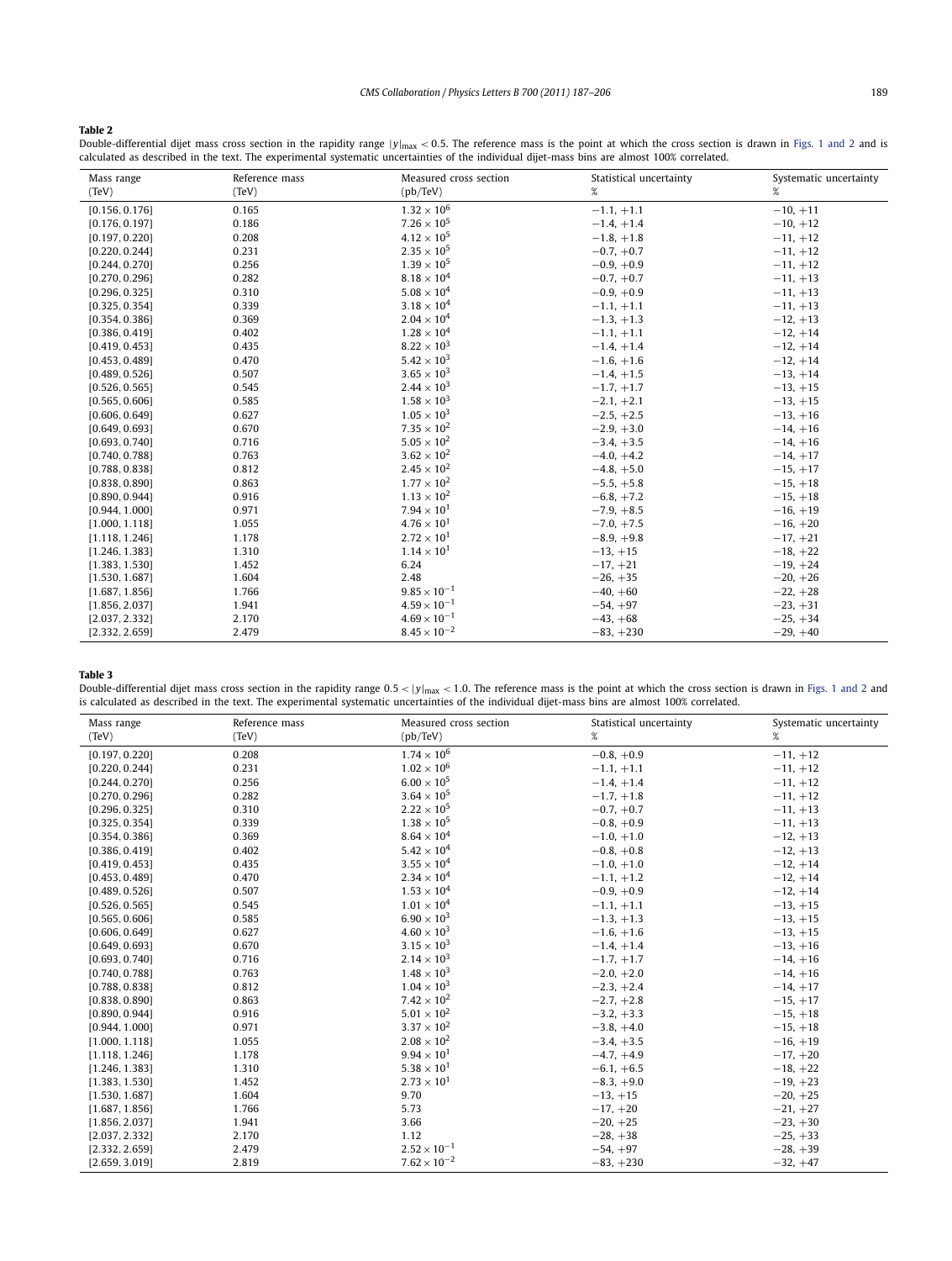#### **Table 4**

Double-differential dijet mass cross section in the rapidity range  $1.0 < |y|_{max} < 1.5$ . The reference mass is the point at which the cross section is drawn in [Figs. 1 and 2](#page-1-0) and is calculated as described in the text. The experimental systematic uncertainties of the individual dijet-mass bins are almost 100% correlated.

| Mass range<br>(TeV) | Reference mass<br>(TeV) | Measured cross section<br>(pb/TeV) | Statistical uncertainty<br>$\%$ | Systematic uncertainty<br>$\%$ |
|---------------------|-------------------------|------------------------------------|---------------------------------|--------------------------------|
| [0.386, 0.419]      | 0.402                   | $1.84\times10^5$                   | $-2.2, +2.3$                    | $-12, +13$                     |
| [0.419, 0.453]      | 0.435                   | $1.21 \times 10^{5}$               | $-2.7, +2.8$                    | $-12, +13$                     |
| [0.453, 0.489]      | 0.470                   | $7.77 \times 10^{4}$               |                                 |                                |
|                     |                         |                                    | $-3.3, +3.4$                    | $-12, +14$                     |
| [0.489, 0.526]      | 0.507                   | $5.26 \times 10^{4}$               | $-1.2, +1.2$                    | $-12, +14$                     |
| [0.526, 0.565]      | 0.545                   | $3.56 \times 10^{4}$               | $-1.5, +1.5$                    | $-12, +14$                     |
| [0.565, 0.606]      | 0.585                   | $2.31 \times 10^{4}$               | $-1.8, +1.8$                    | $-13, +15$                     |
| [0.606, 0.649]      | 0.627                   | $1.60 \times 10^{4}$               | $-2.1, +2.1$                    | $-13, +15$                     |
| [0.649, 0.693]      | 0.670                   | $1.04 \times 10^{4}$               | $-1.6, +1.6$                    | $-13, +15$                     |
| [0.693, 0.740]      | 0.716                   | $7.20 \times 10^{3}$               | $-1.8, +1.9$                    | $-13, +16$                     |
| [0.740, 0.788]      | 0.763                   | $4.98 \times 10^{3}$               | $-2.2, +2.2$                    | $-14, +16$                     |
| [0.788, 0.838]      | 0.812                   | $3.35 \times 10^{3}$               | $-2.6, +2.7$                    | $-14, +16$                     |
| [0.838, 0.890]      | 0.863                   | $2.34 \times 10^{3}$               | $-2.0, +2.1$                    | $-14, +17$                     |
| [0.890, 0.944]      | 0.916                   | $1.65 \times 10^{3}$               | $-2.4, +2.5$                    | $-15, +17$                     |
| [0.944, 1.000]      | 0.971                   | $1.18 \times 10^{3}$               | $-2.8, +2.9$                    | $-15, +18$                     |
| [1.000, 1.118]      | 1.055                   | $6.61 \times 10^{2}$               | $-2.6, +2.6$                    | $-16, +19$                     |
| [1.118, 1.246]      | 1.178                   | $3.22 \times 10^{2}$               | $-2.6, +2.7$                    | $-16, +20$                     |
| [1.246, 1.383]      | 1.310                   | $1.57 \times 10^{2}$               | $-3.6, +3.7$                    | $-17, +21$                     |
| [1.383, 1.530]      | 1.452                   | $7.86 \times 10^{1}$               | $-4.9, +5.1$                    | $-18, +22$                     |
| [1.530, 1.687]      | 1.603                   | $3.80 \times 10^{1}$               | $-6.8, +7.3$                    | $-19, +24$                     |
| [1.687, 1.856]      | 1.766                   | $1.75 \times 10^{1}$               | $-9.6, +11$                     | $-20, +26$                     |
| [1.856, 2.037]      | 1.941                   | 8.32                               | $-13, +15$                      | $-22, +28$                     |
| [2.037, 2.332]      | 2.170                   | 3.33                               | $-17, +20$                      | $-23, +31$                     |
| [2.332, 2.659]      | 2.478                   | 1.83                               | $-21, +26$                      | $-26, +35$                     |
| [2.659, 3.019]      | 2.819                   | $4.51 \times 10^{-1}$              | $-40, +60$                      | $-29, +41$                     |

#### **Table 5**

Double-differential dijet mass cross section in the rapidity range 1.5 < |y|<sub>max</sub> < 2.0. The reference mass is the point at which the cross section is drawn in [Figs. 1 and 2](#page-1-0) and<br>is calculated as described in the text. The

| Mass range<br>(TeV) | Reference mass<br>(TeV) | Measured cross section<br>(pb/TeV) | Statistical uncertainty<br>% | Systematic uncertainty<br>% |
|---------------------|-------------------------|------------------------------------|------------------------------|-----------------------------|
| [0.565, 0.606]      | 0.585                   | $6.68 \times 10^{4}$               | $-3.1, +3.2$                 | $-12, +14$                  |
| [0.606, 0.649]      | 0.627                   | $4.52 \times 10^{4}$               | $-3.7, +3.9$                 | $-12, +14$                  |
| [0.649, 0.693]      | 0.670                   | $3.05 \times 10^{4}$               | $-4.5, +4.7$                 | $-12, +14$                  |
| [0.693, 0.740]      | 0.716                   | $2.02 \times 10^{4}$               | $-1.7, +1.7$                 | $-13, +15$                  |
| [0.740, 0.788]      | 0.763                   | $1.47 \times 10^{4}$               | $-2.0, +2.0$                 | $-13, +15$                  |
| [0.788, 0.838]      | 0.812                   | $1.04 \times 10^{4}$               | $-2.3, +2.4$                 | $-13, +15$                  |
| [0.838, 0.890]      | 0.863                   | $6.92 \times 10^{3}$               | $-2.8, +2.8$                 | $-13, +16$                  |
| [0.890, 0.944]      | 0.916                   | $4.77 \times 10^{3}$               | $-2.1, +2.1$                 | $-14, +16$                  |
| [0.944, 1.000]      | 0.971                   | $3.41 \times 10^{3}$               | $-2.4, +2.4$                 | $-14, +16$                  |
| [1.000, 1.118]      | 1.055                   | $2.04 \times 10^{3}$               | $-2.1, +2.2$                 | $-14, +17$                  |
| [1.118, 1.246]      | 1.178                   | $1.04 \times 10^{3}$               | $-2.0, +2.0$                 | $-15, +18$                  |
| [1.246, 1.383]      | 1.310                   | $5.20 \times 10^{2}$               | $-2.7, +2.7$                 | $-16, +19$                  |
| [1.383, 1.530]      | 1.452                   | $2.60 \times 10^{2}$               | $-3.6, +3.8$                 | $-17, +21$                  |
| [1.530, 1.687]      | 1.604                   | $1.45 \times 10^{2}$               | $-4.7, +5.0$                 | $-18, +22$                  |
| [1.687, 1.856]      | 1.766                   | $6.31 \times 10^{1}$               | $-5.1, +5.3$                 | $-19, +24$                  |
| [1.856, 2.037]      | 1.941                   | $3.24 \times 10^{1}$               | $-6.8, +7.3$                 | $-21, +26$                  |
| [2.037, 2.332]      | 2.170                   | $1.18 \times 10^{1}$               | $-8.9, +9.7$                 | $-23, +29$                  |
| [2.332, 2.659]      | 2.479                   | 4.37                               | $-14, +16$                   | $-26, +34$                  |
| [2.659, 3.019]      | 2.820                   | 1.52                               | $-22, +28$                   | $-29, +41$                  |
| [3.019, 3.854]      | 3.344                   | $1.31 \times 10^{-1}$              | $-48, +79$                   | $-35, +54$                  |

#### **Table 6**

Double-differential dijet mass cross section in the rapidity range 2.0 < |y|<sub>max</sub> < 2.5. The reference mass is the point at which the cross section is drawn in [Figs. 1 and 2](#page-1-0) and<br>is calculated as described in the text. The

| Mass range<br>(TeV) | Reference mass<br>(TeV) | Measured cross section<br>(pb/TeV) | Statistical uncertainty<br>% | Systematic uncertainty |
|---------------------|-------------------------|------------------------------------|------------------------------|------------------------|
| [0.649, 0.693]      | 0.670                   | $1.00 \times 10^{5}$               | $-2.5, +2.5$                 | $-13, +15$             |
| [0.693, 0.740]      | 0.716                   | $6.70 \times 10^{4}$               | $-2.9, +3.0$                 | $-13, +15$             |
| [0.740, 0.788]      | 0.763                   | $4.63 \times 10^{4}$               | $-3.5, +3.6$                 | $-13, +15$             |
| [0.788, 0.838]      | 0.812                   | $3.29 \times 10^{4}$               | $-4.1, +4.2$                 | $-13, +15$             |
| [0.838, 0.890]      | 0.863                   | $2.31 \times 10^{4}$               | $-4.8, +5.0$                 | $-13, +16$             |
| [0.890, 0.944]      | 0.916                   | $1.52 \times 10^{4}$               | $-1.8, +1.9$                 | $-14, +16$             |
| [0.944, 1.000]      | 0.971                   | $1.11 \times 10^{4}$               | $-2.1, +2.2$                 | $-14, +16$             |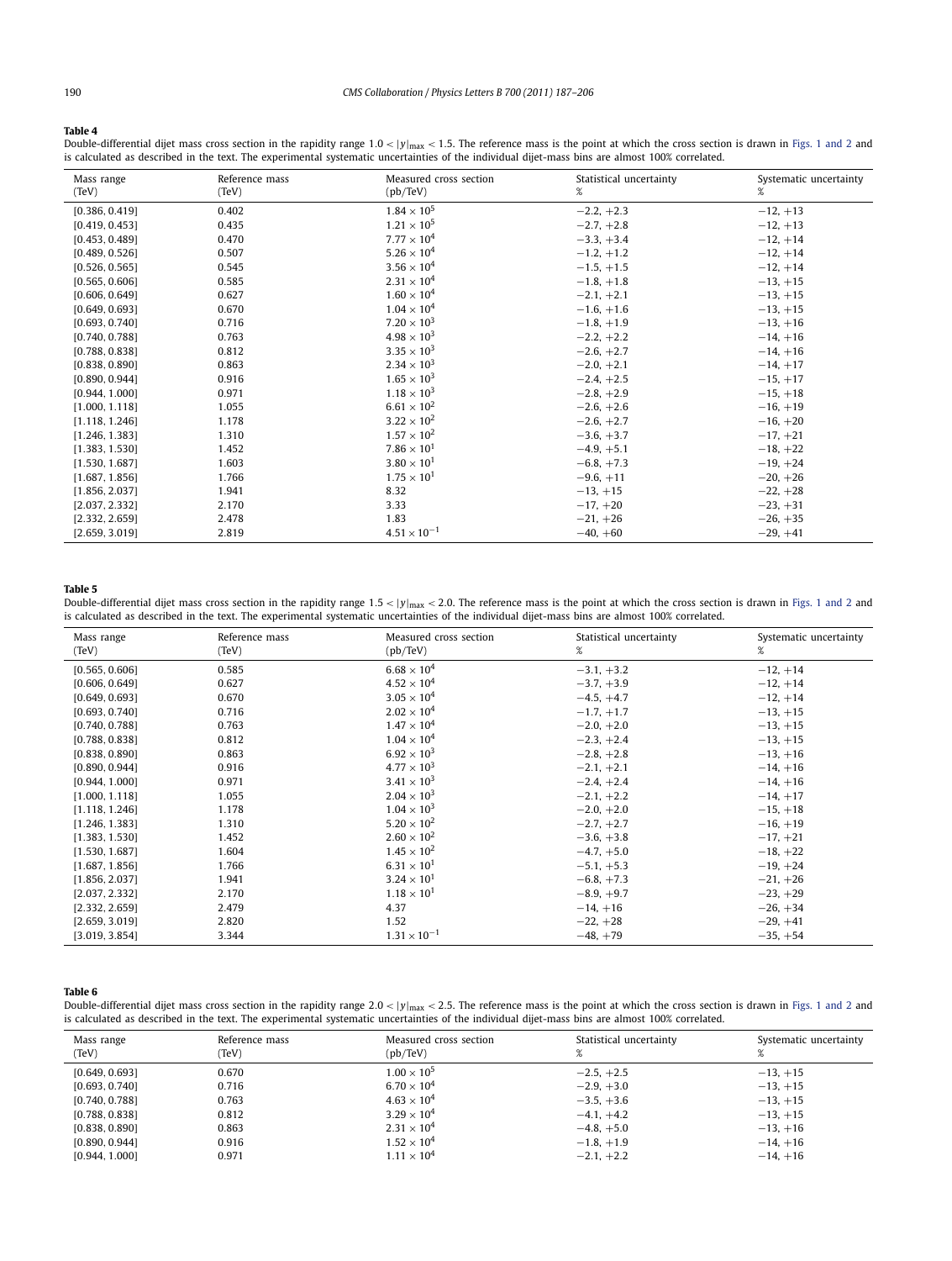<span id="page-4-0"></span>

|  | Table 6 (Continued) |  |
|--|---------------------|--|
|--|---------------------|--|

| Mass range<br>(TeV) | Reference mass<br>(TeV) | Measured cross section<br>(pb/TeV) | Statistical uncertainty<br>% | Systematic uncertainty<br>% |
|---------------------|-------------------------|------------------------------------|------------------------------|-----------------------------|
| [1.000, 1.118]      | 1.055                   | $6.41 \times 10^{3}$               | $-1.9 + 1.9$                 | $-14. +16$                  |
| [1.118, 1.246]      | 1.178                   | $3.26 \times 10^{3}$               | $-2.6, +2.6$                 | $-14. +17$                  |
| [1.246, 1.383]      | 1.310                   | $1.59 \times 10^{3}$               | $-2.2 + 2.3$                 | $-15, +18$                  |
| [1.383, 1.530]      | 1.452                   | $8.39 \times 10^{2}$               | $-3.0 + 3.1$                 | $-16, +18$                  |
| [1.530, 1.687]      | 1.604                   | $4.01 \times 10^{2}$               | $-4.2, +4.4$                 | $-16, +19$                  |
| [1.687, 1.856]      | 1.766                   | $1.80 \times 10^{2}$               | $-4.1 + 4.2$                 | $-17, +21$                  |
| [1.856, 2.037]      | 1.941                   | $8.96 \times 10^{1}$               | $-5.6, +5.9$                 | $-18, +22$                  |
| [2.037, 2.332]      | 2.170                   | $3.75 \times 10^{1}$               | $-6.8, +7.2$                 | $-19, +24$                  |
| [2.332, 2.659]      | 2.479                   | 9.44                               | $-9.4 + 10$                  | $-22, +27$                  |
| [2.659, 3.019]      | 2.819                   | 3.52                               | $-15. +17$                   | $-25, +32$                  |
| [3.019, 3.854]      | 3.338                   | $3.29 \times 10^{-1}$              | $-31, +43$                   | $-30, +41$                  |



Fig. 2. Ratio of the measured double-differential dijet production cross section over the theoretical prediction in different rapidity bins. The solid band represents the total experimental systematic uncertainty due to the jet-energy scale, the integrated luminosity and the dijet-mass resolution, and is shown relative to the points. The vertical error bars on the points represent the statistical uncertainties and the horizontal ones indicate the bin width. The theoretical uncertainties due to PDF and the strong coupling constant  $\alpha_S(M_Z)$  (solid blue), renormalization and factorization scales (dashed red), and non-perturbative effects (dashed-dotted green) are shown as curves around unity. (For interpretation of the references to colour in this figure legend, the reader is referred to the web version of this Letter.)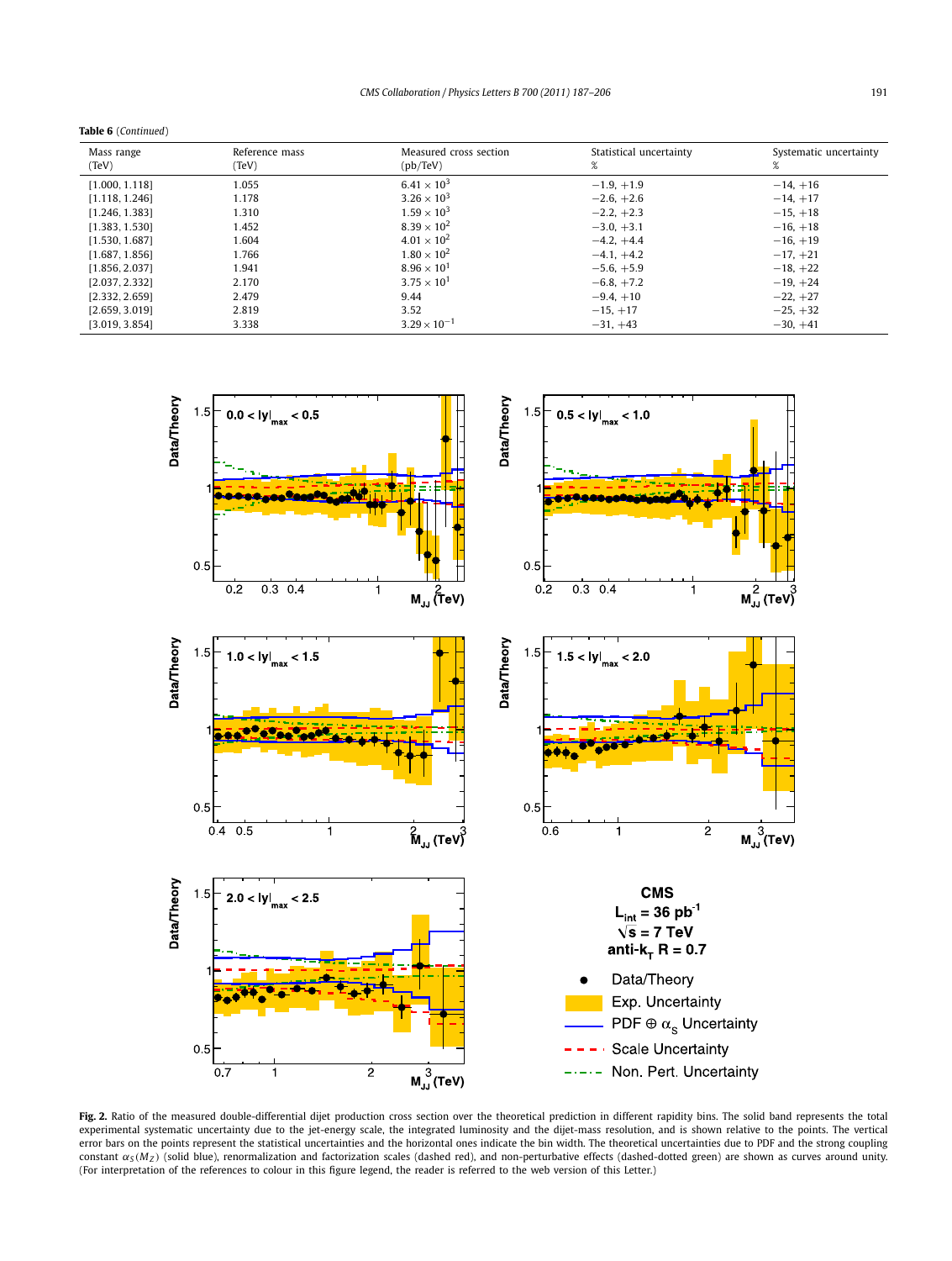<span id="page-5-0"></span>using the CT10 [20], MSTW2008NLO [21] and NNPDF2.0 [22] parton distribution functions (PDF) at the corresponding three default values of the strong coupling constant  $\alpha_S(M_Z) = 0.1180$ , 0.1202 and 0.1190, respectively, recommended by the PDF4LHC working group [23]. The central value of the NLO calculation is taken as the average of the minimum and the maximum values predicted by the envelope of the 68% confidence level uncertainty of the three PDF. The non-perturbative effects are estimated from the simulation, using the event generators PYTHIA6 (tunes D6T [24] and Z2 [25]) and herwig++ 2.4.2 [26]. The chosen Monte Carlo models are representative of the possible values of the non-perturbative corrections, both due to their different physics description (pythia6 vs. herwig++) and due to the different settings within a given model (pythia6 tune D6T vs. tune Z2). The non-perturbative correction is defined as the ratio of the cross section predicted with the nominal generator settings divided by the cross section predicted with the MPI and hadronisation switched off. The central value of the non-perturbative correction is calculated from the average of the three models considered, and ranges from 30% at the lowest dijet mass value in each rapidity region, to 5% at  $M_{\text{II}} = 3$  TeV. The PDF variation introduces a 5% (30%) uncertainty on the theoretical prediction at a dijet mass of 0*.*2 TeV (3 TeV), while the variation of  $\alpha_S(M_Z)$  by 0.002 introduces an additional 2–4% uncertainty. The renormalization and factorization scale uncertainty is estimated as the maximum deviation at the six points  $(\mu_F/p_T^{\text{ave}}, \mu_R/p_T^{\text{ave}}) = (0.5, 0.5), (2, 2), (1, 0.5), (1, 2),$ *(*0*.*5*,* 1*)*, *(*2*,* 1*)*, introducing a +2% (+8%), −5% (−13%) uncertainty at  $M_{\parallel} = 0.2$  TeV (3 TeV) in the central rapidity bin ( $|y|_{\text{max}} < 0.5$ ), and  $+2\%$  ( $+5\%$ ),  $-10\%$  ( $-32\%$ ) uncertainty at  $M_{\parallel} = 0.7$  TeV (3 TeV) in the outermost rapidity bin  $(2.0 < |y|_{max} < 2.5)$ . An additional uncertainty of 15% (2%) at  $M_{\parallel} = 0.2$  TeV (3 TeV) is caused by the non-perturbative correction. Overall, the PDF uncertainty dominates at high masses, while the non-perturbative correction uncertainty is dominant at low masses.

[Fig. 2](#page-4-0) shows the comparison between the data and the theoretical prediction in the various bins of  $|y|_{max}$ . It also shows the components of the theoretical uncertainty. The agreement observed for the entire mass range and in all rapidity bins is good. The experimental uncertainty is comparable to the theoretical uncertainty and the data can be used to constrain the ingredients of the QCD calculations.

In summary, a measurement of the double-differential dijet cross section as a function of the dijet mass and  $|y|_{\text{max}}$  has been presented. Using 36  $pb^{-1}$  of data from proton–proton collisions at  $\sqrt{s}$  = 7 TeV collected with the CMS detector, the measurement covers the dijet-mass range from 0*.*2 TeV to 3*.*5 TeV in five rapidity bins, up to  $|y|_{max} = 2.5$ . The data are in good agreement with the theoretical prediction, showing that QCD accurately describes the parton–parton scattering in this kinematic region.

#### **Acknowledgements**

We wish to congratulate our colleagues in the CERN accelerator departments for the excellent performance of the LHC machine. We thank the technical and administrative staff at CERN and other CMS institutes, and acknowledge support from: FMSR (Austria); FNRS and FWO (Belgium); CNPq, CAPES, FAPERJ, and FAPESP (Brazil); MES (Bulgaria); CERN; CAS, MoST, and NSFC (China); COLCIENCIAS (Colombia); MSES (Croatia); RPF (Cyprus); Academy of Sciences and NICPB (Estonia); Academy of Finland, ME, and HIP (Finland); CEA and CNRS/IN2P3 (France); BMBF, DFG, and HGF (Germany); GSRT (Greece); OTKA and NKTH (Hungary); DAE and DST (India); IPM (Iran); SFI (Ireland); INFN (Italy); NRF and WCU

(Korea); LAS (Lithuania); CINVESTAV, CONACYT, SEP, and UASLP-FAI (Mexico); PAEC (Pakistan); SCSR (Poland); FCT (Portugal); JINR (Armenia, Belarus, Georgia, Ukraine, Uzbekistan); MST and MAE (Russia); MSTD (Serbia); MICINN and CPAN (Spain); Swiss Funding Agencies (Switzerland); NSC (Taipei); TUBITAK and TAEK (Turkey); STFC (United Kingdom); DOE and NSF (USA).

#### **Open access**

This article is published Open Access at [sciencedirect.com](http://www.sciencedirect.com). It is distributed under the terms of the Creative Commons Attribution License 3.0, which permits unrestricted use, distribution, and reproduction in any medium, provided the original authors and source are credited.

#### **References**

- [1] V. Abazov, et al., Phys. Lett. B 693 (2010) 531, [doi:10.1016/j.physletb.2010.](http://dx.doi.org/10.1016/j.physletb.2010.09.013) [09.013.](http://dx.doi.org/10.1016/j.physletb.2010.09.013)
- [2] T. Aaltonen, et al., Phys. Rev. D 79 (2009) 112002, [doi:10.1103/PhysRevD.79.](http://dx.doi.org/10.1103/PhysRevD.79.112002) [112002.](http://dx.doi.org/10.1103/PhysRevD.79.112002)
- [3] G. Aad, et al., Eur. Phys. J. C 71 (2011) 1512, [doi:10.1140/epjc/s10052-010-](http://dx.doi.org/10.1140/epjc/s10052-010-1512-2) [1512-2.](http://dx.doi.org/10.1140/epjc/s10052-010-1512-2)
- [4] CMS Collaboration, Phys. Rev. Lett. 105 (2010) 211801, [doi:10.1103/](http://dx.doi.org/10.1103/PhysRevLett.105.211801) [PhysRevLett.105.211801](http://dx.doi.org/10.1103/PhysRevLett.105.211801).
- [5] CMS Collaboration, Phys. Rev. Lett. 105 (2010) 262001, [doi:10.1103/](http://dx.doi.org/10.1103/PhysRevLett.105.262001) [PhysRevLett.105.262001](http://dx.doi.org/10.1103/PhysRevLett.105.262001).
- [6] CMS Collaboration, Measurement of dijet angular distributions and search for quark compositeness in *pp* collisions at 7 TeV, arXiv:1102.2020v1, Phys. Rev. Lett. (2010), in press.
- [7] CMS Collaboration, JINST 3 (2008) S08004, [doi:10.1088/1748-0221/3/08/](http://dx.doi.org/10.1088/1748-0221/3/08/S08004) [S08004](http://dx.doi.org/10.1088/1748-0221/3/08/S08004).
- [8] M. Cacciari, G.P. Salam, G. Soyez, JHEP 0804 (2008) 063, [doi:10.1088/1126-](http://dx.doi.org/10.1088/1126-6708/2008/04/063) [6708/2008/04/063](http://dx.doi.org/10.1088/1126-6708/2008/04/063).
- [9] CMS Collaboration, Particle-flow event reconstruction in CMS and performance for jets, taus, and  $E_T^{\text{miss}}$ , CMS Physics Analysis Summary CMS-PAS-PFT-09-001, <http://cdsweb.cern.ch/record/1194487>.
- [10] T. Sjöstrand, S. Mrenna, P. Skands, JHEP 0605 (2006) 026, [doi:10.1088/1126-](http://dx.doi.org/10.1088/1126-6708/2006/05/026) [6708/2006/05/026](http://dx.doi.org/10.1088/1126-6708/2006/05/026).
- [11] S. Agostinelli, et al., Nucl. Instrum. Methods A 506 (2003) 250, [doi:10.1016/](http://dx.doi.org/10.1016/S0168-9002(03)01368-8) [S0168-9002\(03\)01368-8.](http://dx.doi.org/10.1016/S0168-9002(03)01368-8)
- [12] CMS Collaboration, Determination of the jet energy scale in CMS with pp collisions at <sup>√</sup>*<sup>s</sup>* <sup>=</sup> 7 TeV, CMS Physics Analysis Summary CMS-PAS-JME-10-010, <http://cdsweb.cern.ch/record/1308178>.
- [13] CMS Collaboration, Eur. Phys. J. C 46 (2006) 605, [doi:10.1140/epjc/s2006-](http://dx.doi.org/10.1140/epjc/s2006-02495-8) [02495-8](http://dx.doi.org/10.1140/epjc/s2006-02495-8).
- [14] CMS Collaboration, Tracking and primary vertex results in first 7 TeV collisions, CMS Physics Analysis Summary CMS-PAS-TRK-10-005, [http://cdsweb.cern.ch/](http://cdsweb.cern.ch/record/1279383) [record/1279383.](http://cdsweb.cern.ch/record/1279383)
- [15] G.D. Lafferty, T.R. Wyatt, Nucl. Instrum. Methods A 355 (1995) 541, [doi:10.1016/0168-9002\(94\)01112-5](http://dx.doi.org/10.1016/0168-9002(94)01112-5).
- [16] CMS Collaboration, Absolute luminosity normalization, CERN Detector Performance Studies CMS-DP-2011-002, <http://cdsweb.cern.ch/record/1328359>.
- [17] CMS Collaboration, Jet energy resolution in CMS at <sup>√</sup>*<sup>s</sup>* <sup>=</sup> 7 TeV, CMS Physics Analysis Summary CMS-PAS-JME-10-014, [http://cdsweb.cern.ch/](http://cdsweb.cern.ch/record/1339945) [record/1339945.](http://cdsweb.cern.ch/record/1339945)
- [18] Z. Nagy, Phys. Rev. D 68 (2003) 094002, [doi:10.1103/PhysRevD.68.094002](http://dx.doi.org/10.1103/PhysRevD.68.094002).
- [19] T. Kluge, K. Rabbertz, M. Wobisch, fastNLO: Fast pQCD calculations for PDF fits, arXiv:hep-ph/0609285v2.
- [20] H.-L. Lai, et al., Phys. Rev. D 82 (2010) 074024, [doi:10.1103/PhysRevD.82.](http://dx.doi.org/10.1103/PhysRevD.82.074024) [074024.](http://dx.doi.org/10.1103/PhysRevD.82.074024)
- [21] A.D. Martin, et al., Eur. Phys. J. C 63 (2009) 189, [doi:10.1140/epjc/s10052-009-](http://dx.doi.org/10.1140/epjc/s10052-009-1072-5) [1072-5.](http://dx.doi.org/10.1140/epjc/s10052-009-1072-5)
- [22] R.D. Ball, et al., Nucl. Phys. B 838 (2010) 136, [doi:10.1016/j.nuclphysb.](http://dx.doi.org/10.1016/j.nuclphysb.2010.05.008) [2010.05.008.](http://dx.doi.org/10.1016/j.nuclphysb.2010.05.008)
- [23] S. Alekhin, et al., The PDF4LHC working group interim report, arXiv: 1101.0536v1, 2011.
- [24] R. Field, Early LHC underlying event data-findings and surprises, arXiv: 1010.3558v1, 2010.
- [25] The PYTHIA6 Z2 tune is identical to the Z1 tune described in [24] except that Z2 uses the CTEQ6L PDF while Z1 uses CTEQ5L
- [26] M. Bähr, et al., Eur. Phys. J. C 58 (2008) 639, [doi:10.1140/epjc/s10052-008-](http://dx.doi.org/10.1140/epjc/s10052-008-0798-9) [0798-9.](http://dx.doi.org/10.1140/epjc/s10052-008-0798-9)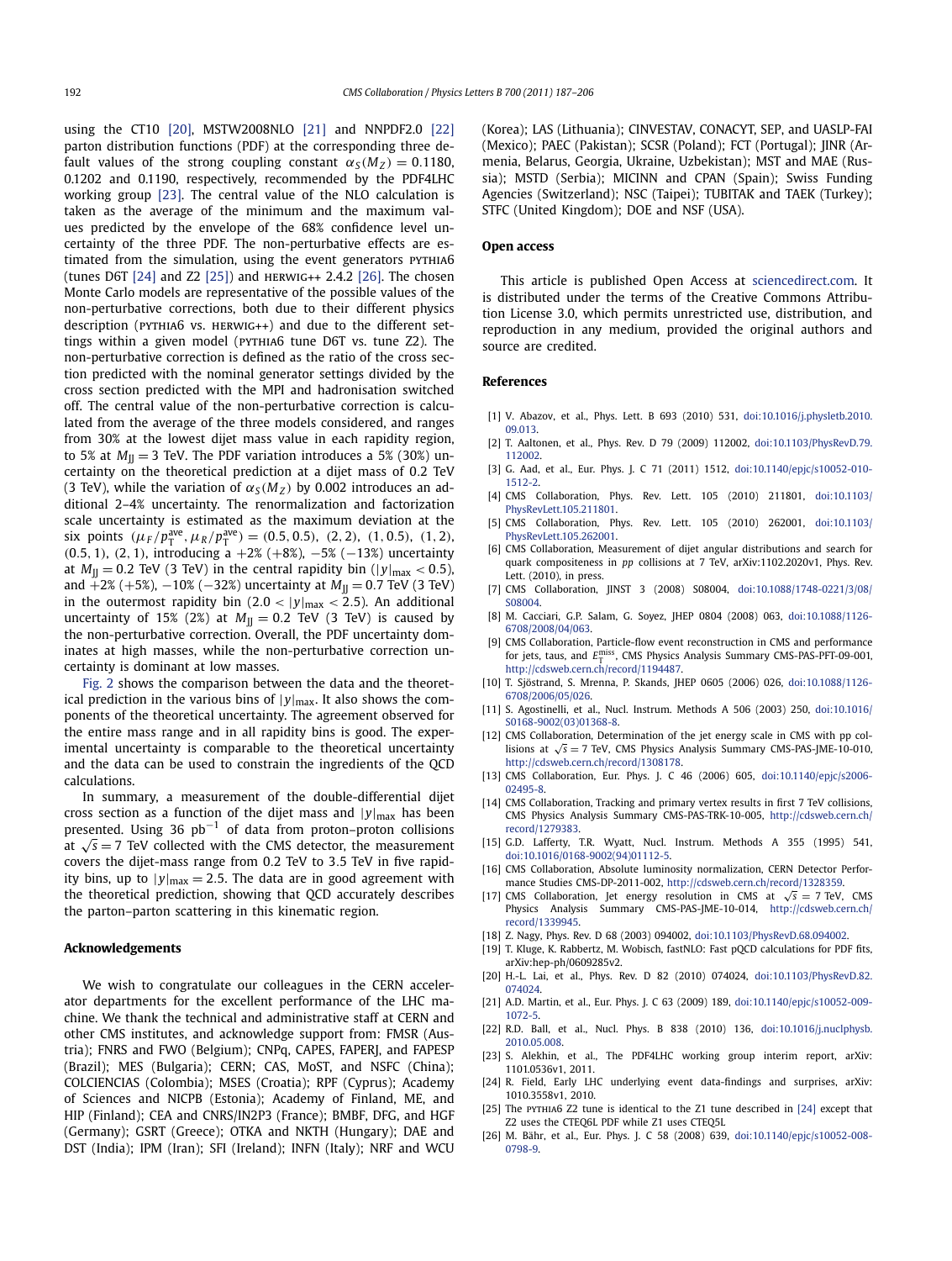#### <span id="page-6-0"></span>**CMS Collaboration**

# S. Chatrchyan, V. Khachatryan, A.M. Sirunyan, A. Tumasyan

*Yerevan Physics Institute, Yerevan, Armenia*

W. Adam, T. Bergauer, M. Dragicevic, J. Erö, C. Fabjan, M. Friedl, R. Frühwirth, V.M. Ghete, J. Hammer <sup>[1](#page-19-0)</sup>, S. Hänsel, M. Hoch, N. Hörmann, J. Hrubec, M. Jeitler, G. Kasieczka, W. Kiesenhofer, M. Krammer, D. Liko, I. Mikulec, M. Pernicka, H. Rohringer, R. Schöfbeck, J. Strauss, F. Teischinger, P. Wagner, W. Waltenberger, G. Walzel, E. Widl, C.-E. Wulz

*Institut für Hochenergiephysik der OeAW, Wien, Austria*

V. Mossolov, N. Shumeiko, J. Suarez Gonzalez

*National Centre for Particle and High Energy Physics, Minsk, Belarus*

L. Benucci, E.A. De Wolf, X. Janssen, T. Maes, L. Mucibello, S. Ochesanu, B. Roland, R. Rougny, M. Selvaggi, H. Van Haevermaet, P. Van Mechelen, N. Van Remortel

*Universiteit Antwerpen, Antwerpen, Belgium*

F. Blekman, S. Blyweert, J. D'Hondt, O. Devroede, R. Gonzalez Suarez, A. Kalogeropoulos, J. Maes, M. Maes, W. Van Doninck, P. Van Mulders, G.P. Van Onsem, I. Villella

*Vrije Universiteit Brussel, Brussel, Belgium*

O. Charaf, B. Clerbaux, G. De Lentdecker, V. Dero, A.P.R. Gay, G.H. Hammad, T. Hreus, P.E. Marage, L. Thomas, C. Vander Velde, P. Vanlaer

*Université Libre de Bruxelles, Bruxelles, Belgium*

V. Adler, A. Cimmino, S. Costantini, M. Grunewald, B. Klein, J. Lellouch, A. Marinov, J. Mccartin, D. Ryckbosch, F. Thyssen, M. Tytgat, L. Vanelderen, P. Verwilligen, S. Walsh, N. Zaganidis

*Ghent University, Ghent, Belgium*

S. Basegmez, G. Bruno, J. Caudron, L. Ceard, E. Cortina Gil, J. De Favereau De Jeneret, C. Delaere<sup>1</sup>, D. Favart, A. Giammanco, G. Grégoire, J. Hollar, V. Lemaitre, J. Liao, O. Militaru, S. Ovyn, D. Pagano, A. Pin, K. Piotrzkowski, N. Schul

*Université Catholique de Louvain, Louvain-la-Neuve, Belgium*

### N. Beliy, T. Caebergs, E. Daubie

*Université de Mons, Mons, Belgium*

G.A. Alves, D. De Jesus Damiao, M.E. Pol, M.H.G. Souza

*Centro Brasileiro de Pesquisas Fisicas, Rio de Janeiro, Brazil*

W. Carvalho, E.M. Da Costa, C. De Oliveira Martins, S. Fonseca De Souza, L. Mundim, H. Nogima, V. Oguri, W.L. Prado Da Silva, A. Santoro, S.M. Silva Do Amaral, A. Sznajder, F. Torres Da Silva De Araujo

*Universidade do Estado do Rio de Janeiro, Rio de Janeiro, Brazil*

F.A. Dias, T.R. Fernandez Perez Tomei, E.M. Gregores<sup>2</sup>, C. Lagana, F. Marinho, P.G. Mercadante<sup>2</sup>, S.F. Novaes, Sandra S. Padula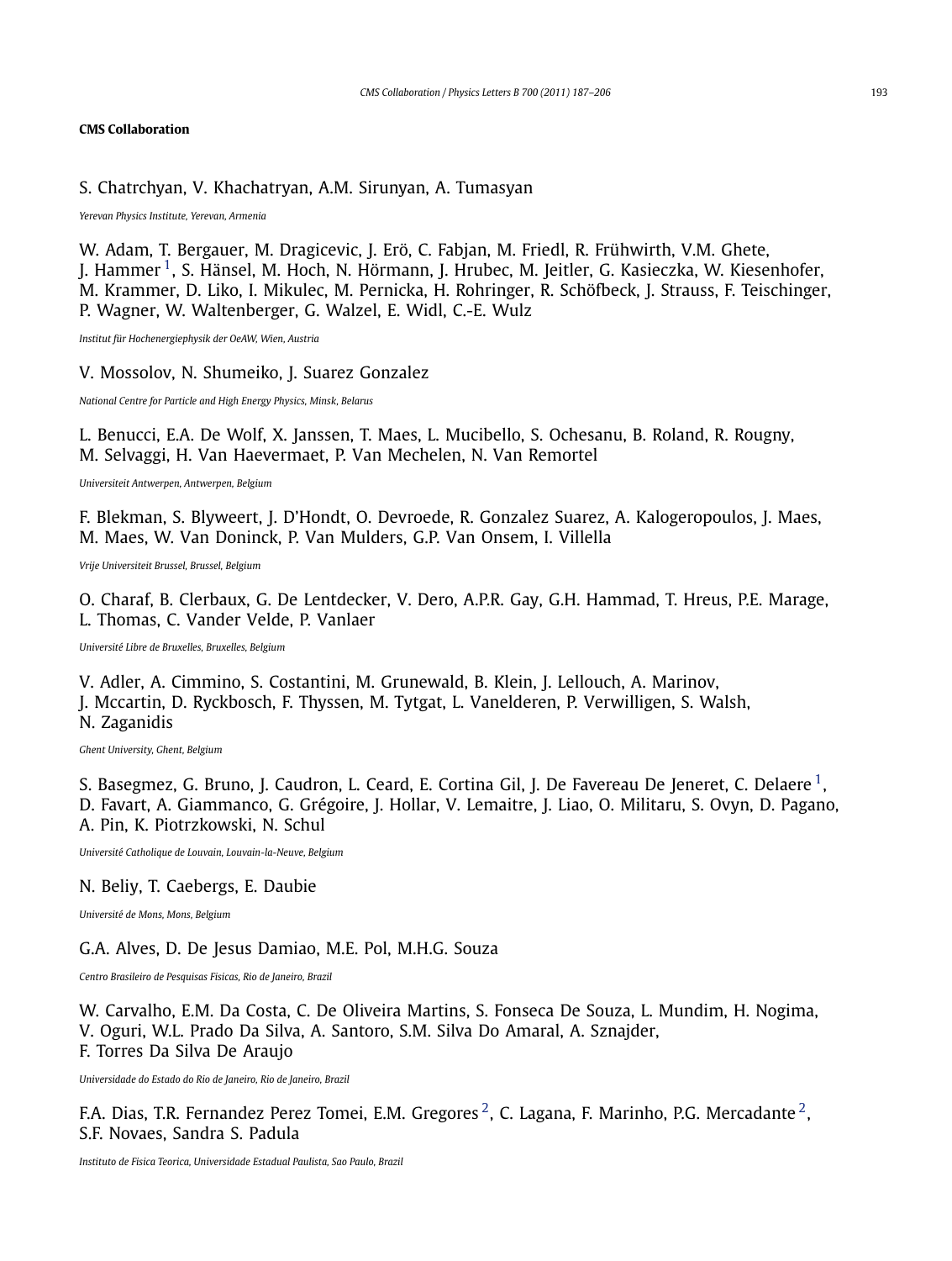N. Darmenov<sup>1</sup>, L. Dimitrov, V. Genchev<sup>1</sup>, P. Iaydjiev<sup>1</sup>, S. Piperov, M. Rodozov, S. Stoykova, G. Sultanov, V. Tcholakov, R. Trayanov, I. Vankov

*Institute for Nuclear Research and Nuclear Energy, Sofia, Bulgaria*

A. Dimitrov, R. Hadjiiska, A. Karadzhinova, V. Kozhuharov, L. Litov, M. Mateev, B. Pavlov, P. Petkov *University of Sofia, Sofia, Bulgaria*

J.G. Bian, G.M. Chen, H.S. Chen, C.H. Jiang, D. Liang, S. Liang, X. Meng, J. Tao, J. Wang, J. Wang, X. Wang, Z. Wang, H. Xiao, M. Xu, J. Zang, Z. Zhang

*Institute of High Energy Physics, Beijing, China*

#### Y. Ban, S. Guo, Y. Guo, W. Li, Y. Mao, S.J. Qian, H. Teng, L. Zhang, B. Zhu, W. Zou

*State Key Lab. of Nucl. Phys. and Tech., Peking University, Beijing, China*

#### A. Cabrera, B. Gomez Moreno, A.A. Ocampo Rios, A.F. Osorio Oliveros, J.C. Sanabria

*Universidad de Los Andes, Bogota, Colombia*

# N. Godinovic, D. Lelas, K. Lelas, R. Plestina<sup>3</sup>, D. Polic, I. Puljak

*Technical University of Split, Split, Croatia*

## Z. Antunovic, M. Dzelalija

*University of Split, Split, Croatia*

### V. Brigljevic, S. Duric, K. Kadija, S. Morovic

*Institute Rudjer Boskovic, Zagreb, Croatia*

## A. Attikis, M. Galanti, J. Mousa, C. Nicolaou, F. Ptochos, P.A. Razis

*University of Cyprus, Nicosia, Cyprus*

## M. Finger, M. Finger Jr.

*Charles University, Prague, Czech Republic*

# Y. Assran  $^4$ , S. Khalil<sup>5</sup>, M.A. Mahmoud <sup>[6](#page-19-0)</sup>

*Academy of Scientific Research and Technology of the Arab Republic of Egypt, Egyptian Network of High Energy Physics, Cairo, Egypt*

#### A. Hektor, M. Kadastik, M. Müntel, M. Raidal, L. Rebane

*National Institute of Chemical Physics and Biophysics, Tallinn, Estonia*

#### V. Azzolini, P. Eerola, G. Fedi

*Department of Physics, University of Helsinki, Helsinki, Finland*

S. Czellar, J. Härkönen, A. Heikkinen, V. Karimäki, R. Kinnunen, M.J. Kortelainen, T. Lampén, K. Lassila-Perini, S. Lehti, T. Lindén, P. Luukka, T. Mäenpää, E. Tuominen, J. Tuominiemi, E. Tuovinen, D. Ungaro, L. Wendland

*Helsinki Institute of Physics, Helsinki, Finland*

#### K. Banzuzi, A. Korpela, T. Tuuva

*Lappeenranta University of Technology, Lappeenranta, Finland*

#### D. Sillou

*Laboratoire d'Annecy-le-Vieux de Physique des Particules, IN2P3–CNRS, Annecy-le-Vieux, France*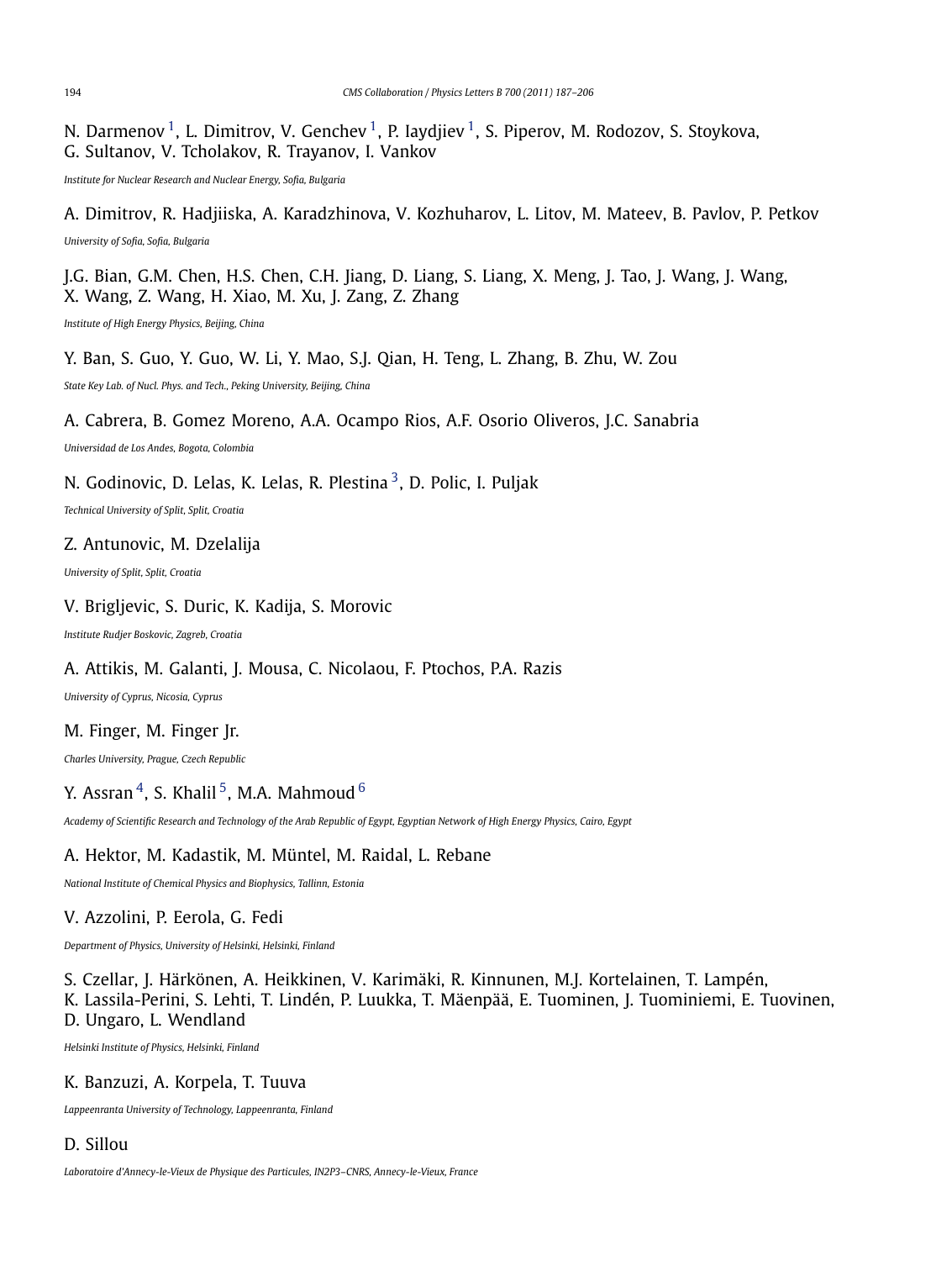M. Besancon, S. Choudhury, M. Dejardin, D. Denegri, B. Fabbro, J.L. Faure, F. Ferri, S. Ganjour, F.X. Gentit, A. Givernaud, P. Gras, G. Hamel de Monchenault, P. Jarry, E. Locci, J. Malcles, M. Marionneau, L. Millischer, J. Rander, A. Rosowsky, I. Shreyber, M. Titov, P. Verrecchia

*DSM/IRFU, CEA/Saclay, Gif-sur-Yvette, France*

S. Baffioni, F. Beaudette, L. Benhabib, L. Bianchini, M. Bluj [7,](#page-19-0) C. Broutin, P. Busson, C. Charlot, T. Dahms, L. Dobrzynski, S. Elgammal, R. Granier de Cassagnac, M. Haguenauer, P. Miné, C. Mironov, C. Ochando, P. Paganini, D. Sabes, R. Salerno, Y. Sirois, C. Thiebaux, B. Wyslouch [8,](#page-19-0) A. Zabi

*Laboratoire Leprince-Ringuet, Ecole Polytechnique, IN2P3–CNRS, Palaiseau, France*

J.-L. Agram<sup>9</sup>, J. Andrea, D. Bloch, D. Bodin, J.-M. Brom, M. Cardaci, E.C. Chabert, C. Collard, E. Conte<sup>9</sup>, F. Drouhin<sup>9</sup>, C. Ferro, J.-C. Fontaine<sup>9</sup>, D. Gelé, U. Goerlach, S. Greder, P. Juillot, M. Karim<sup>9</sup>, A.-C. Le Bihan, Y. Mikami, P. Van Hove

*Institut Pluridisciplinaire Hubert Curien, Université de Strasbourg, Université de Haute Alsace Mulhouse, CNRS/IN2P3, Strasbourg, France*

### F. Fassi, D. Mercier

*Centre de Calcul de l'Institut National de Physique Nucleaire et de Physique des Particules (IN2P3), Villeurbanne, France*

C. Baty, S. Beauceron, N. Beaupere, M. Bedjidian, O. Bondu, G. Boudoul, D. Boumediene, H. Brun, R. Chierici, D. Contardo, P. Depasse, H. El Mamouni, J. Fay, S. Gascon, B. Ille, T. Kurca, T. Le Grand, M. Lethuillier, L. Mirabito, S. Perries, V. Sordini, S. Tosi, Y. Tschudi, P. Verdier

*Université de Lyon, Université Claude Bernard Lyon 1, CNRS–IN2P3, Institut de Physique Nucléaire de Lyon, Villeurbanne, France*

## D. Lomidze

*Institute of High Energy Physics and Informatization, Tbilisi State University, Tbilisi, Georgia*

G. Anagnostou, M. Edelhoff, L. Feld, N. Heracleous, O. Hindrichs, R. Jussen, K. Klein, J. Merz, N. Mohr, A. Ostapchuk, A. Perieanu, F. Raupach, J. Sammet, S. Schael, D. Sprenger, H. Weber, M. Weber, B. Wittmer

*RWTH Aachen University, I. Physikalisches Institut, Aachen, Germany*

M. Ata, W. Bender, E. Dietz-Laursonn, M. Erdmann, J. Frangenheim, T. Hebbeker, A. Hinzmann, K. Hoepfner, T. Klimkovich, D. Klingebiel, P. Kreuzer, D. Lanske [†](#page-19-0), C. Magass, M. Merschmeyer, A. Meyer, P. Papacz, H. Pieta, H. Reithler, S.A. Schmitz, L. Sonnenschein, J. Steggemann, D. Teyssier, M. Tonutti

*RWTH Aachen University, III. Physikalisches Institut A, Aachen, Germany*

M. Bontenackels, M. Davids, M. Duda, G. Flügge, H. Geenen, M. Giffels, W. Haj Ahmad, D. Heydhausen, T. Kress, Y. Kuessel, A. Linn, A. Nowack, L. Perchalla, O. Pooth, J. Rennefeld, P. Sauerland, A. Stahl, M. Thomas, D. Tornier, M.H. Zoeller

*RWTH Aachen University, III. Physikalisches Institut B, Aachen, Germany*

M. Aldaya Martin, W. Behrenhoff, U. Behrens, M. Bergholz<sup>10</sup>, A. Bethani, K. Borras, A. Cakir, A. Campbell, E. Castro, D. Dammann, G. Eckerlin, D. Eckstein, A. Flossdorf, G. Flucke, A. Geiser, J. Hauk, H. Jung <sup>1</sup>, M. Kasemann, I. Katkov <sup>11</sup>, P. Katsas, C. Kleinwort, H. Kluge, A. Knutsson, M. Krämer, D. Krücker, E. Kuznetsova, W. Lange, W. Lohmann [10](#page-19-0), R. Mankel, M. Marienfeld, I.-A. Melzer-Pellmann, A.B. Meyer, J. Mnich, A. Mussgiller, J. Olzem, D. Pitzl, A. Raspereza, A. Raval, M. Rosin, R. Schmidt<sup>10</sup>, T. Schoerner-Sadenius, N. Sen, A. Spiridonov, M. Stein, J. Tomaszewska, R. Walsh, C. Wissing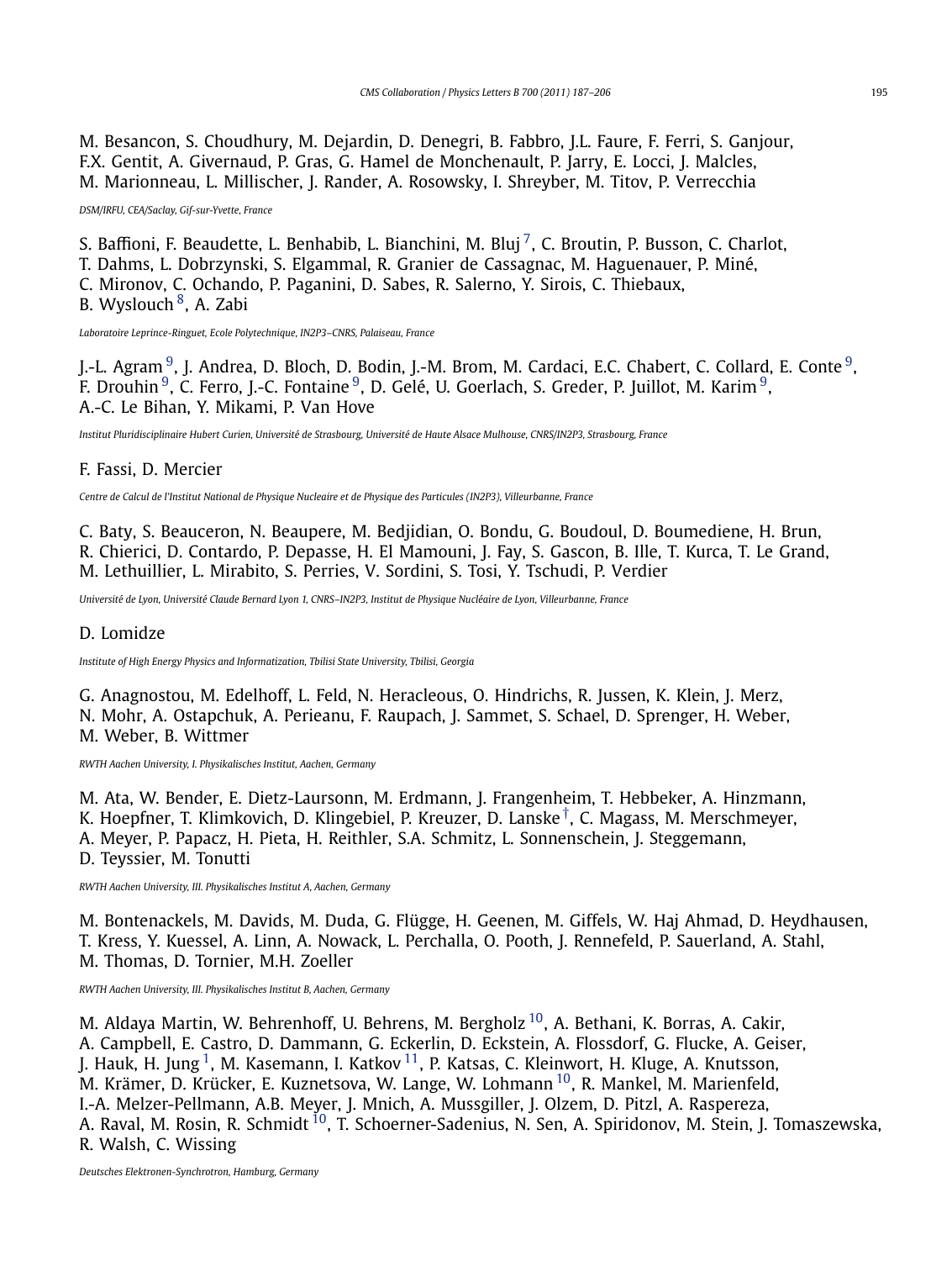C. Autermann, V. Blobel, S. Bobrovskyi, J. Draeger, H. Enderle, U. Gebbert, K. Kaschube, G. Kaussen, R. Klanner, J. Lange, B. Mura, S. Naumann-Emme, F. Nowak, N. Pietsch, C. Sander, H. Schettler, P. Schleper, M. Schröder, T. Schum, J. Schwandt, H. Stadie, G. Steinbrück, J. Thomsen

*University of Hamburg, Hamburg, Germany*

C. Barth, J. Bauer, V. Buege, T. Chwalek, W. De Boer, A. Dierlamm, G. Dirkes, M. Feindt, J. Gruschke, C. Hackstein, F. Hartmann, M. Heinrich, H. Held, K.H. Hoffmann, S. Honc, J.R. Komaragiri, T. Kuhr, D. Martschei, S. Mueller, Th. Müller, M. Niegel, O. Oberst, A. Oehler, J. Ott, T. Peiffer, D. Piparo, G. Quast, K. Rabbertz, F. Ratnikov, N. Ratnikova, M. Renz, C. Saout, A. Scheurer, P. Schieferdecker, F.-P. Schilling, M. Schmanau, G. Schott, H.J. Simonis, F.M. Stober, D. Troendle, J. Wagner-Kuhr, T. Weiler, M. Zeise, V. Zhukov $^{11}$ , E.B. Ziebarth

*Institut für Experimentelle Kernphysik, Karlsruhe, Germany*

G. Daskalakis, T. Geralis, K. Karafasoulis, S. Kesisoglou, A. Kyriakis, D. Loukas, I. Manolakos, A. Markou, C. Markou, C. Mavrommatis, E. Ntomari, E. Petrakou

*Institute of Nuclear Physics "Demokritos", Aghia Paraskevi, Greece*

L. Gouskos, T.J. Mertzimekis, A. Panagiotou, E. Stiliaris

*University of Athens, Athens, Greece*

I. Evangelou, C. Foudas, P. Kokkas, N. Manthos, I. Papadopoulos, V. Patras, F.A. Triantis

*University of Ioánnina, Ioánnina, Greece*

A. Aranyi, G. Bencze, L. Boldizsar, C. Hajdu <sup>1</sup>, P. Hidas, D. Horvath <sup>12</sup>, A. Kapusi, K. Krajczar <sup>13</sup>, F. Sikler <sup>1</sup>, G.I. Veres  $^{13}$  $^{13}$  $^{13}$ , G. Vesztergombi  $^{13}$ 

*KFKI Research Institute for Particle and Nuclear Physics, Budapest, Hungary*

N. Beni, J. Molnar, J. Palinkas, Z. Szillasi, V. Veszpremi

*Institute of Nuclear Research ATOMKI, Debrecen, Hungary*

P. Raics, Z.L. Trocsanyi, B. Ujvari

*University of Debrecen, Debrecen, Hungary*

S. Bansal, S.B. Beri, V. Bhatnagar, N. Dhingra, R. Gupta, M. Jindal, M. Kaur, J.M. Kohli, M.Z. Mehta, N. Nishu, L.K. Saini, A. Sharma, A.P. Singh, J.B. Singh, S.P. Singh

*Panjab University, Chandigarh, India*

S. Ahuja, S. Bhattacharya, B.C. Choudhary, P. Gupta, S. Jain, S. Jain, A. Kumar, K. Ranjan, R.K. Shivpuri

*University of Delhi, Delhi, India*

R.K. Choudhury, D. Dutta, S. Kailas, V. Kumar, A.K. Mohanty [1,](#page-19-0) L.M. Pant, P. Shukla

*Bhabha Atomic Research Centre, Mumbai, India*

T. Aziz, M. Guchait<sup>14</sup>, A. Gurtu, M. Maity<sup>15</sup>, D. Majumder, G. Majumder, K. Mazumdar, G.B. Mohanty, A. Saha, K. Sudhakar, N. Wickramage

*Tata Institute of Fundamental Research – EHEP, Mumbai, India*

#### S. Banerjee, S. Dugad, N.K. Mondal

*Tata Institute of Fundamental Research – HECR, Mumbai, India*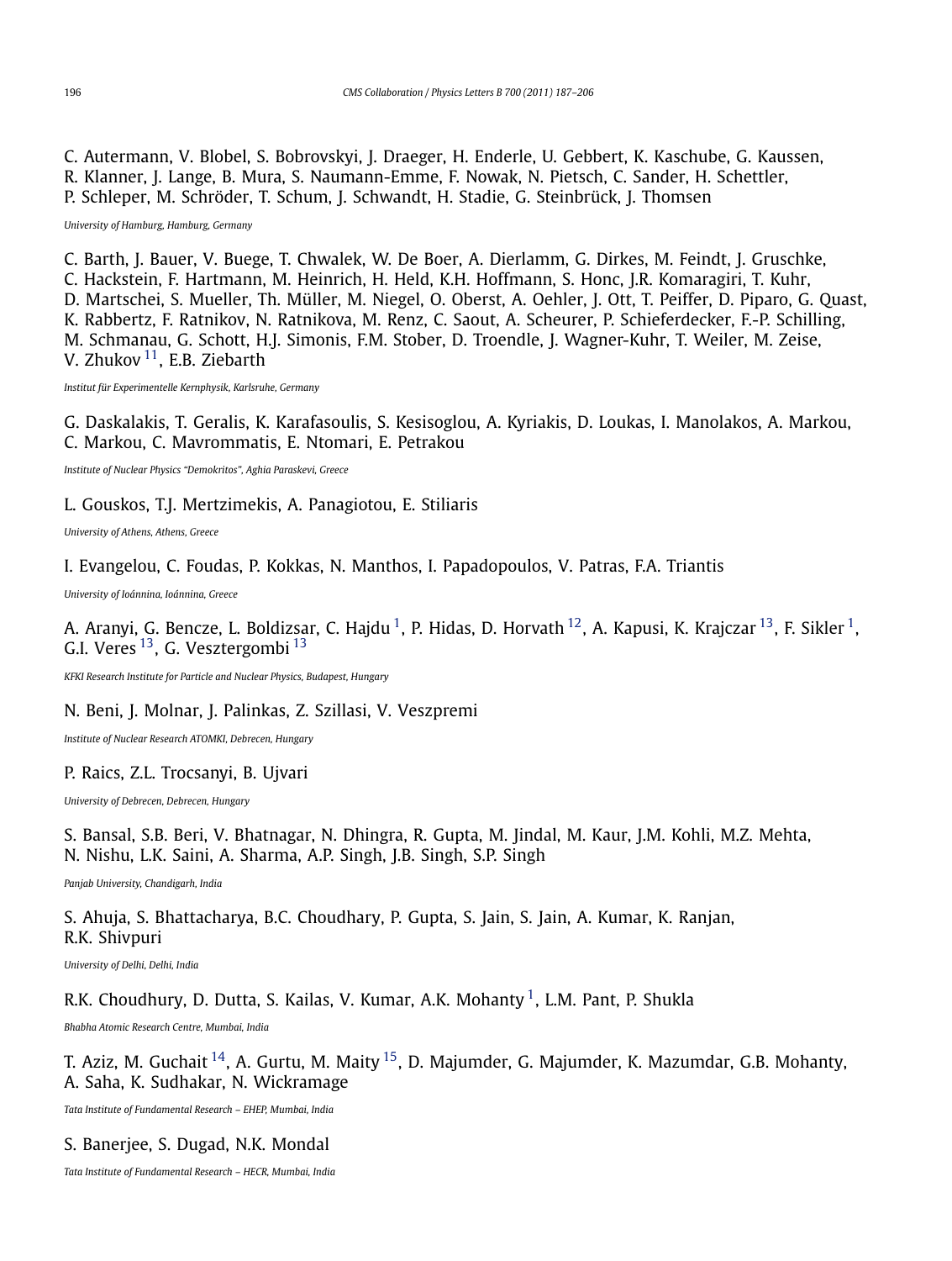H. Arfaei, H. Bakhshiansohi [16,](#page-19-0) S.M. Etesami, A. Fahim [16,](#page-19-0) M. Hashemi, A. Jafari [16](#page-19-0), M. Khakzad, A. Mohammadi [17](#page-19-0), M. Mohammadi Najafabadi, S. Paktinat Mehdiabadi, B. Safarzadeh, M. Zeinali [18](#page-19-0)

*Institute for Research and Fundamental Sciences (IPM), Tehran, Iran*

M. Abbrescia <sup>a</sup>*,*b, L. Barbone <sup>a</sup>*,*b, C. Calabria <sup>a</sup>*,*b, A. Colaleo a, D. Creanza <sup>a</sup>*,*c, N. De Filippis <sup>a</sup>*,*c*,*[1,](#page-19-0) M. De Palma <sup>a</sup>*,*b, L. Fiore a, G. Iaselli <sup>a</sup>*,*c, L. Lusito <sup>a</sup>*,*b, G. Maggi <sup>a</sup>*,*c, M. Maggi a, N. Manna <sup>a</sup>*,*b, B. Marangelli <sup>a</sup>*,*b, S. My <sup>a</sup>*,*c, S. Nuzzo <sup>a</sup>*,*b, N. Pacifico <sup>a</sup>*,*b, G.A. Pierro a, A. Pompili <sup>a</sup>*,*b, G. Pugliese <sup>a</sup>*,*c, F. Romano <sup>a</sup>*,*c, G. Roselli <sup>a</sup>*,*b, G. Selvaggi <sup>a</sup>*,*b, L. Silvestris a, R. Trentadue a, S. Tupputi <sup>a</sup>*,*b, G. Zito <sup>a</sup>

<sup>a</sup> *INFN Sezione di Bari, Bari, Italy*

<sup>b</sup> *Università di Bari, Bari, Italy*

<sup>c</sup> *Politecnico di Bari, Bari, Italy*

G. Abbiendi<sup>a</sup>, A.C. Benvenuti<sup>a</sup>, D. Bonacorsi<sup>a</sup>, S. Braibant-Giacomelli<sup>a, b</sup>, L. Brigliadori<sup>a</sup>, P. Capiluppi a,b, A. Castro a,b, F.R. Cavallo <sup>a</sup>, M. Cuffiani a,b, G.M. Dallavalle <sup>a</sup>, F. Fabbri <sup>a</sup>, A. Fanfani<sup>a,b</sup>, D. Fasanella<sup>a</sup>, P. Giacomelli<sup>a</sup>, M. Giunta<sup>a</sup>, C. Grandi<sup>a</sup>, S. Marcellini<sup>a</sup>, G. Masetti<sup>a,b</sup>, M. Meneghelli a, b, A. Montanari <sup>a</sup>, F.L. Navarria a, b, F. Odorici <sup>a</sup>, A. Perrotta <sup>a</sup>, F. Primavera <sup>a</sup>, A.M. Rossi <sup>a</sup>*,*b, T. Rovelli <sup>a</sup>*,*b, G. Siroli <sup>a</sup>*,*<sup>b</sup>

<sup>a</sup> *INFN Sezione di Bologna, Bologna, Italy* <sup>b</sup> *Università di Bologna, Bologna, Italy*

S. Albergo <sup>a</sup>*,*b, G. Cappello <sup>a</sup>*,*b, M. Chiorboli <sup>a</sup>*,*b*,*[1,](#page-19-0) S. Costa <sup>a</sup>*,*b, A. Tricomi <sup>a</sup>*,*b, C. Tuve <sup>a</sup>

<sup>a</sup> *INFN Sezione di Catania, Catania, Italy* <sup>b</sup> *Università di Catania, Catania, Italy*

G. Barbagli<sup>a</sup>, V. Ciulli<sup>a,b</sup>, C. Civinini<sup>a</sup>, R. D'Alessandro<sup>a,b</sup>, E. Focardi<sup>a,b</sup>, S. Frosali<sup>a,b</sup>, E. Gallo<sup>a</sup>. S. Gonzi <sup>a</sup>*,*b, P. Lenzi <sup>a</sup>*,*b, M. Meschini a, S. Paoletti a, G. Sguazzoni a, A. Tropiano <sup>a</sup>*,*[1](#page-19-0)

<sup>a</sup> *INFN Sezione di Firenze, Firenze, Italy* <sup>b</sup> *Università di Firenze, Firenze, Italy*

# L. Benussi, S. Bianco, S. Colafranceschi<sup>19</sup>, F. Fabbri, D. Piccolo

*INFN Laboratori Nazionali di Frascati, Frascati, Italy*

#### P. Fabbricatore, R. Musenich

*INFN Sezione di Genova, Genova, Italy*

A. Benaglia <sup>a</sup>*,*b, F. De Guio <sup>a</sup>*,*b*,*[1,](#page-19-0) L. Di Matteo <sup>a</sup>*,*b, A. Ghezzi <sup>a</sup>*,*b, S. Malvezzi a, A. Martelli <sup>a</sup>*,*b, A. Massironi <sup>a</sup>*,*b, D. Menasce a, L. Moroni a, M. Paganoni <sup>a</sup>*,*b, D. Pedrini a, S. Ragazzi <sup>a</sup>*,*b, N. Redaelli a, S. Sala a, T. Tabarelli de Fatis <sup>a</sup>*,*b, V. Tancini <sup>a</sup>*,*<sup>b</sup>

<sup>a</sup> *INFN Sezione di Milano-Biccoca, Milano, Italy*

<sup>b</sup> *Università di Milano-Bicocca, Milano, Italy*

S. Buontempo a, C.A. Carrillo Montoya <sup>a</sup>*,*[1,](#page-19-0) N. Cavallo <sup>a</sup>*,*[20,](#page-19-0) A. De Cosa <sup>a</sup>*,*b, F. Fabozzi <sup>a</sup>*,*[20,](#page-19-0) A.O.M. Iorio <sup>a</sup>*,*[1,](#page-19-0) L. Lista a, M. Merola <sup>a</sup>*,*b, P. Paolucci <sup>a</sup>

<sup>a</sup> *INFN Sezione di Napoli, Napoli, Italy* <sup>b</sup> *Università di Napoli "Federico II", Napoli, Italy*

P. Azzi<sup>a</sup>, N. Bacchetta<sup>a</sup>, P. Bellan<sup>a,b</sup>, D. Bisello<sup>a,b</sup>, A. Branca<sup>a</sup>, R. Carlin<sup>a,b</sup>, P. Checchia<sup>a</sup>, M. De Mattia<sup>a,b</sup>, T. Dorigo <sup>a</sup>, U. Dosselli <sup>a</sup>, F. Fanzago <sup>a</sup>, F. Gasparini <sup>a,b</sup>, U. Gasparini <sup>a,b</sup>, S. Lacaprara <sup>a,21</sup>, I. Lazzizzera <sup>a,c</sup>, M. Margoni <sup>a</sup>*,*b, M. Mazzucato a, A.T. Meneguzzo <sup>a</sup>*,*b, M. Nespolo <sup>a</sup>*,*[1](#page-19-0), L. Perrozzi <sup>a</sup>*,*[1,](#page-19-0) N. Pozzobon <sup>a</sup>*,*b, P. Ronchese <sup>a</sup>*,*b, F. Simonetto <sup>a</sup>*,*b, E. Torassa a, M. Tosi <sup>a</sup>*,*b, S. Vanini <sup>a</sup>*,*b, P. Zotto <sup>a</sup>*,*b, G. Zumerle <sup>a</sup>*,*<sup>b</sup>

<sup>a</sup> *INFN Sezione di Padova, Padova, Italy*

<sup>b</sup> *Università di Padova, Padova, Italy*

<sup>c</sup> *Università di Trento (Trento), Padova, Italy*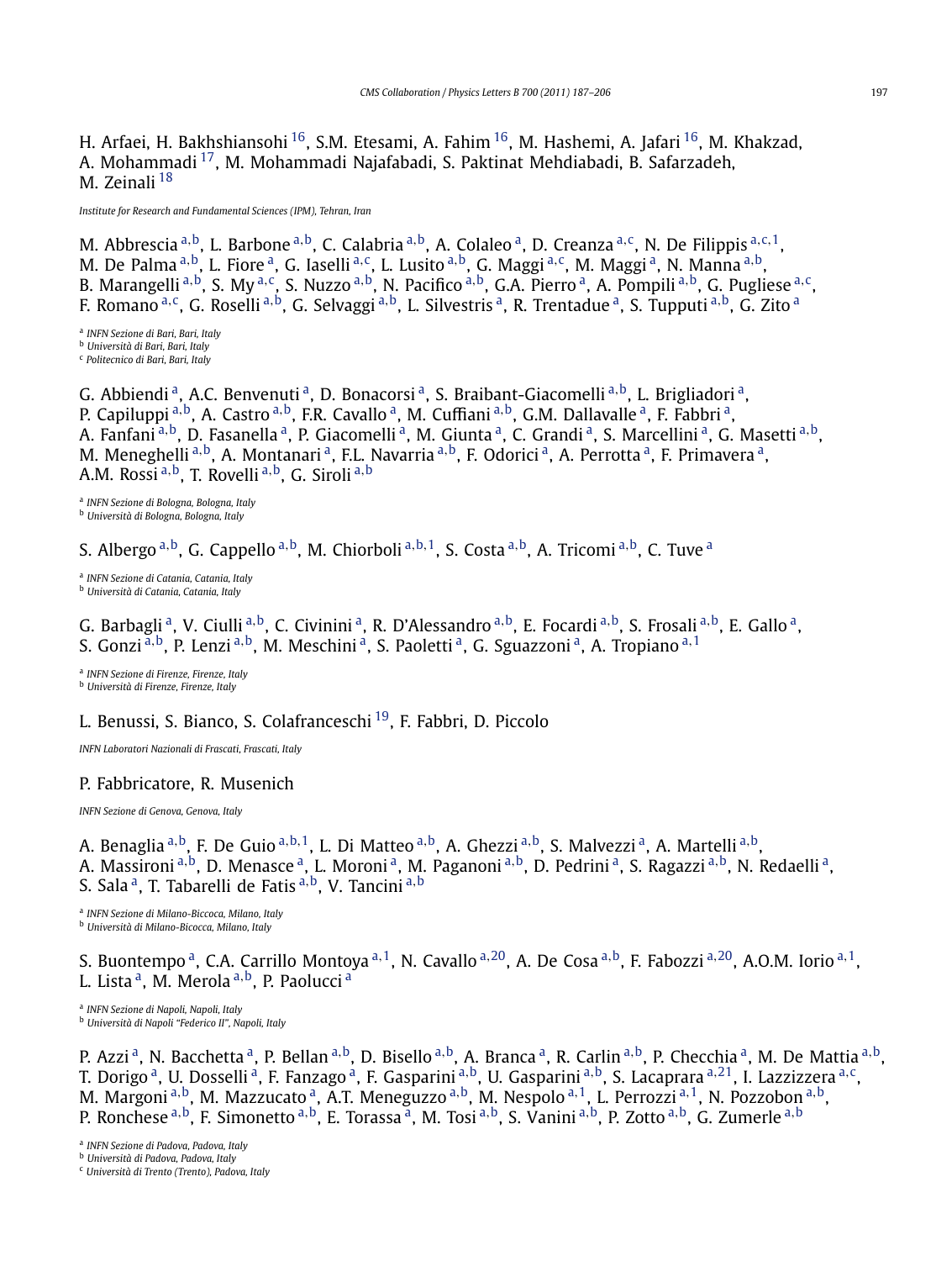# P. Baesso <sup>a</sup>*,*b, U. Berzano a, S.P. Ratti <sup>a</sup>*,*b, C. Riccardi <sup>a</sup>*,*b, P. Torre <sup>a</sup>*,*b, P. Vitulo <sup>a</sup>*,*b, C. Viviani <sup>a</sup>*,*<sup>b</sup>

<sup>a</sup> *INFN Sezione di Pavia, Pavia, Italy* <sup>b</sup> *Università di Pavia, Pavia, Italy*

M. Biasini <sup>a</sup>*,*b, G.M. Bilei a, B. Caponeri <sup>a</sup>*,*b, L. Fanò <sup>a</sup>*,*b, P. Lariccia <sup>a</sup>*,*b, A. Lucaroni <sup>a</sup>*,*b*,*[1,](#page-19-0) G. Mantovani <sup>a</sup>*,*b, M. Menichelli a, A. Nappi <sup>a</sup>*,*b, F. Romeo <sup>a</sup>*,*b, A. Santocchia <sup>a</sup>*,*b, S. Taroni <sup>a</sup>*,*b*,*[1,](#page-19-0) M. Valdata <sup>a</sup>*,*<sup>b</sup>

<sup>a</sup> *INFN Sezione di Perugia, Perugia, Italy*

<sup>b</sup> *Università di Perugia, Perugia, Italy*

P. Azzurri <sup>a</sup>*,*c, G. Bagliesi a, J. Bernardini <sup>a</sup>*,*b, T. Boccali <sup>a</sup>*,*[1](#page-19-0), G. Broccolo <sup>a</sup>*,*c, R. Castaldi a, R.T. D'Agnolo <sup>a</sup>*,*c, R. Dell'Orso a, F. Fiori <sup>a</sup>*,*b, L. Foà <sup>a</sup>*,*c, A. Giassi a, A. Kraan a, F. Ligabue <sup>a</sup>*,*c, T. Lomtadze a, L. Martini <sup>a</sup>*,*[22,](#page-19-0) A. Messineo a, b, F. Palla <sup>a</sup>, G. Segneri <sup>a</sup>, A.T. Serban <sup>a</sup>, P. Spagnolo <sup>a</sup>, R. Tenchini <sup>a</sup>, G. Tonelli a, b, [1,](#page-19-0) A. Venturi <sup>a</sup>*,*[1,](#page-19-0) P.G. Verdini <sup>a</sup>

<sup>a</sup> *INFN Sezione di Pisa, Pisa, Italy* <sup>b</sup> *Università di Pisa, Pisa, Italy*

<sup>c</sup> *Scuola Normale Superiore di Pisa, Pisa, Italy*

L. Barone <sup>a</sup>*,*b, F. Cavallari a, D. Del Re <sup>a</sup>*,*b, E. Di Marco <sup>a</sup>*,*b, M. Diemoz a, D. Franci <sup>a</sup>*,*b, M. Grassi <sup>a</sup>*,*[1,](#page-19-0) E. Longo <sup>a</sup>*,*b, S. Nourbakhsh a, G. Organtini <sup>a</sup>*,*b, F. Pandolfi <sup>a</sup>*,*b*,*[1,](#page-19-0) R. Paramatti a, S. Rahatlou <sup>a</sup>*,*<sup>b</sup>

<sup>a</sup> *INFN Sezione di Roma, Roma, Italy* <sup>b</sup> *Università di Roma "La Sapienza", Roma, Italy*

N. Amapane <sup>a</sup>*,*b, R. Arcidiacono <sup>a</sup>*,*c, S. Argiro <sup>a</sup>*,*b, M. Arneodo <sup>a</sup>*,*c, C. Biino a, C. Botta <sup>a</sup>*,*b*,*[1,](#page-19-0) N. Cartiglia a, R. Castello <sup>a</sup>*,*b, M. Costa <sup>a</sup>*,*b, N. Demaria a, A. Graziano <sup>a</sup>*,*b*,*[1,](#page-19-0) C. Mariotti a, M. Marone <sup>a</sup>*,*b, S. Maselli a, E. Migliore <sup>a</sup>*,*b, G. Mila <sup>a</sup>*,*b, V. Monaco <sup>a</sup>*,*b, M. Musich <sup>a</sup>*,*b, M.M. Obertino <sup>a</sup>*,*c, N. Pastrone a, M. Pelliccioni <sup>a</sup>*,*b, A. Romero <sup>a</sup>*,*b, M. Ruspa <sup>a</sup>*,*c, R. Sacchi <sup>a</sup>*,*b, V. Sola <sup>a</sup>*,*b, A. Solano <sup>a</sup>*,*b, A. Staiano a, A. Vilela Pereira <sup>a</sup>*,*<sup>b</sup>

<sup>a</sup> *INFN Sezione di Torino, Torino, Italy*

<sup>b</sup> *Università di Torino, Torino, Italy*

<sup>c</sup> *Università del Piemonte Orientale (Novara), Torino, Italy*

# S. Belforte<sup>a</sup>, F. Cossutti<sup>a</sup>, G. Della Ricca<sup>a,b</sup>, B. Gobbo<sup>a</sup>, D. Montanino<sup>a,b</sup>, A. Penzo<sup>a</sup>

<sup>a</sup> *INFN Sezione di Trieste, Trieste, Italy* <sup>b</sup> *Università di Trieste, Trieste, Italy*

S.G. Heo, S.K. Nam

*Kangwon National University, Chunchon, Republic of Korea*

S. Chang, J. Chung, D.H. Kim, G.N. Kim, J.E. Kim, D.J. Kong, H. Park, S.R. Ro, D. Son, D.C. Son, T. Son

*Kyungpook National University, Daegu, Republic of Korea*

# Zero Kim, J.Y. Kim, S. Song

*Chonnam National University, Institute for Universe and Elementary Particles, Kwangju, Republic of Korea*

S. Choi, B. Hong, M.S. Jeong, M. Jo, H. Kim, J.H. Kim, T.J. Kim, K.S. Lee, D.H. Moon, S.K. Park, H.B. Rhee, E. Seo, S. Shin, K.S. Sim

*Korea University, Seoul, Republic of Korea*

M. Choi, S. Kang, H. Kim, C. Park, I.C. Park, S. Park, G. Ryu

*University of Seoul, Seoul, Republic of Korea*

Y. Choi, Y.K. Choi, J. Goh, M.S. Kim, E. Kwon, J. Lee, S. Lee, H. Seo, I. Yu

*Sungkyunkwan University, Suwon, Republic of Korea*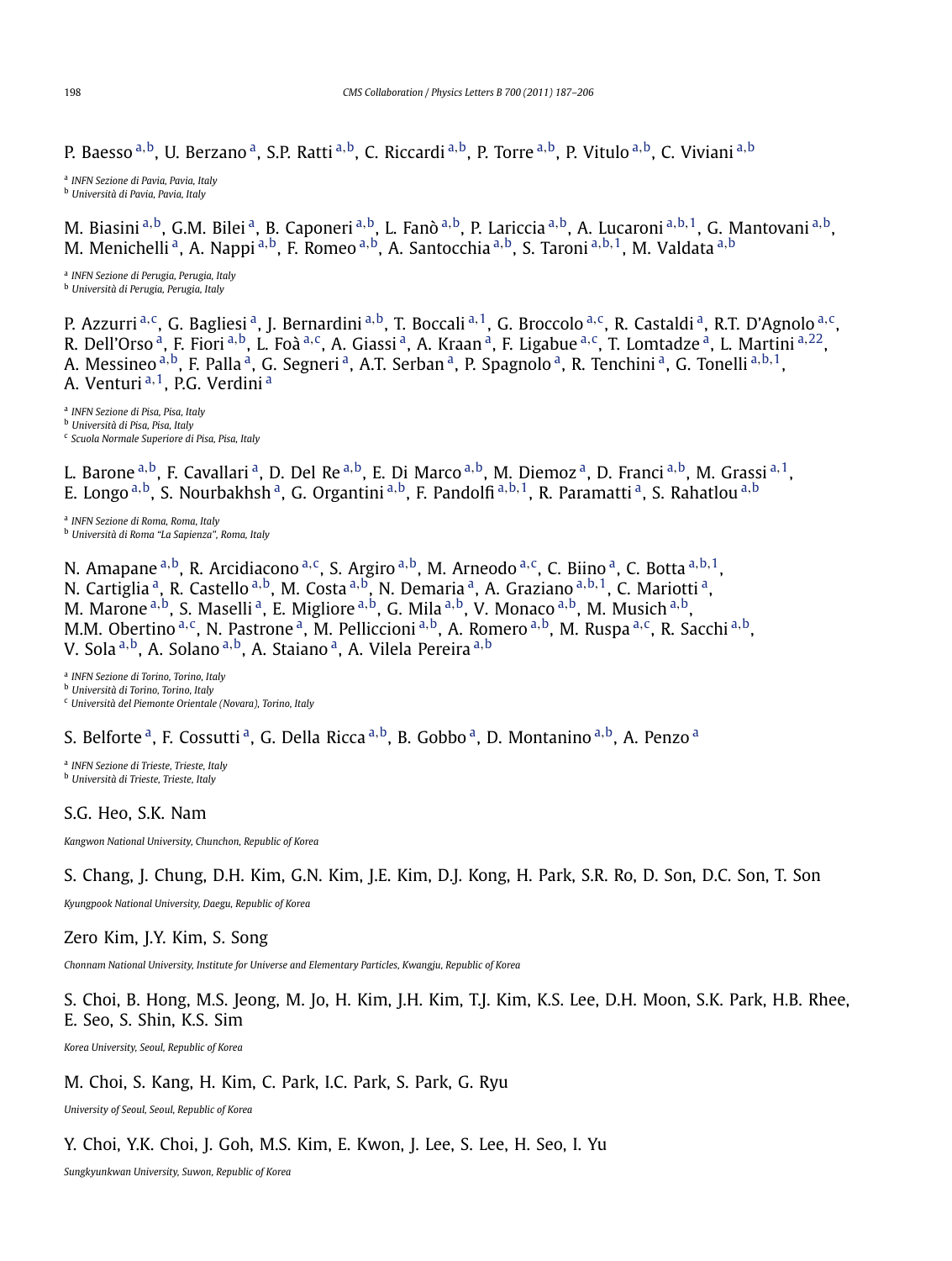# M.J. Bilinskas, I. Grigelionis, M. Janulis, D. Martisiute, P. Petrov, T. Sabonis

*Vilnius University, Vilnius, Lithuania*

# H. Castilla-Valdez, E. De La Cruz-Burelo, R. Lopez-Fernandez, R. Magaña Villalba, A. Sánchez-Hernández, L.M. Villasenor-Cendejas

*Centro de Investigacion y de Estudios Avanzados del IPN, Mexico City, Mexico*

#### S. Carrillo Moreno, F. Vazquez Valencia

*Universidad Iberoamericana, Mexico City, Mexico*

## H.A. Salazar Ibarguen

*Benemerita Universidad Autonoma de Puebla, Puebla, Mexico*

#### E. Casimiro Linares, A. Morelos Pineda, M.A. Reyes-Santos

*Universidad Autónoma de San Luis Potosí, San Luis Potosí, Mexico*

## D. Krofcheck, J. Tam

*University of Auckland, Auckland, New Zealand*

#### P.H. Butler, R. Doesburg, H. Silverwood

*University of Canterbury, Christchurch, New Zealand*

#### M. Ahmad, I. Ahmed, M.I. Asghar, H.R. Hoorani, W.A. Khan, T. Khurshid, S. Qazi

*National Centre for Physics, Quaid-I-Azam University, Islamabad, Pakistan*

#### G. Brona, M. Cwiok, W. Dominik, K. Doroba, A. Kalinowski, M. Konecki, J. Krolikowski

*Institute of Experimental Physics, Faculty of Physics, University of Warsaw, Warsaw, Poland*

## T. Frueboes, R. Gokieli, M. Górski, M. Kazana, K. Nawrocki, K. Romanowska-Rybinska, M. Szleper, G. Wrochna, P. Zalewski

*Soltan Institute for Nuclear Studies, Warsaw, Poland*

N. Almeida, P. Bargassa, A. David, P. Faccioli, P.G. Ferreira Parracho, M. Gallinaro, P. Musella, A. Nayak, P.Q. Ribeiro, J. Seixas, J. Varela

*Laboratório de Instrumentação e Física Experimental de Partículas, Lisboa, Portugal*

I. Belotelov, P. Bunin, I. Golutvin, A. Kamenev, V. Karjavin, V. Konoplyanikov, G. Kozlov, A. Lanev, P. Moisenz, V. Palichik, V. Perelygin, S. Shmatov, V. Smirnov, A. Volodko, A. Zarubin

*Joint Institute for Nuclear Research, Dubna, Russia*

V. Golovtsov, Y. Ivanov, V. Kim, P. Levchenko, V. Murzin, V. Oreshkin, I. Smirnov, V. Sulimov, L. Uvarov, S. Vavilov, A. Vorobyev, A. Vorobyev

*Petersburg Nuclear Physics Institute, Gatchina (St. Petersburg), Russia*

Yu. Andreev, A. Dermenev, S. Gninenko, N. Golubev, M. Kirsanov, N. Krasnikov, V. Matveev, A. Pashenkov, A. Toropin, S. Troitsky

*Institute for Nuclear Research, Moscow, Russia*

V. Epshteyn, V. Gavrilov, V. Kaftanov<sup>†</sup>, M. Kossov<sup>1</sup>, A. Krokhotin, N. Lychkovskaya, V. Popov, G. Safronov, S. Semenov, V. Stolin, E. Vlasov, A. Zhokin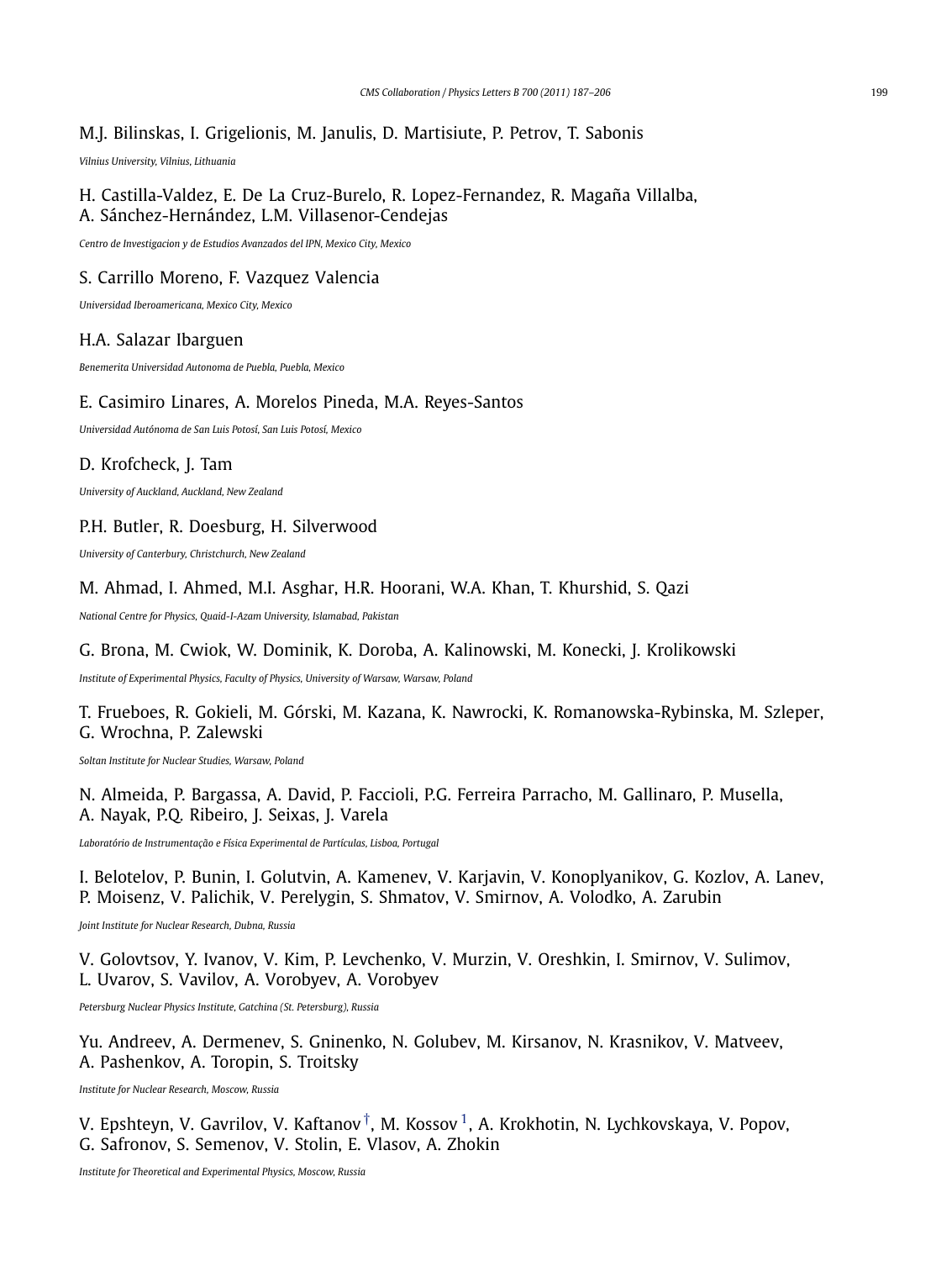E. Boos, M. Dubinin [23,](#page-19-0) L. Dudko, A. Ershov, A. Gribushin, O. Kodolova, I. Lokhtin, A. Markina, S. Obraztsov, M. Perfilov, S. Petrushanko, L. Sarycheva, V. Savrin, A. Snigirev

*Moscow State University, Moscow, Russia*

## V. Andreev, M. Azarkin, I. Dremin, M. Kirakosyan, A. Leonidov, S.V. Rusakov, A. Vinogradov

*P.N. Lebedev Physical Institute, Moscow, Russia*

I. Azhgirey, S. Bitioukov, V. Grishin<sup>[1](#page-19-0)</sup>, V. Kachanov, D. Konstantinov, A. Korablev, V. Krychkine, V. Petrov, R. Ryutin, S. Slabospitsky, A. Sobol, L. Tourtchanovitch, S. Troshin, N. Tyurin, A. Uzunian, A. Volkov

*State Research Center of Russian Federation, Institute for High Energy Physics, Protvino, Russia*

P. Adzic<sup>24</sup>, M. Djordjevic, D. Krpic<sup>24</sup>, J. Milosevic

*University of Belgrade, Faculty of Physics and Vinca Institute of Nuclear Sciences, Belgrade, Serbia*

M. Aguilar-Benitez, J. Alcaraz Maestre, P. Arce, C. Battilana, E. Calvo, M. Cepeda, M. Cerrada, M. Chamizo Llatas, N. Colino, B. De La Cruz, A. Delgado Peris, C. Diez Pardos, D. Domínguez Vázquez, C. Fernandez Bedoya, J.P. Fernández Ramos, A. Ferrando, J. Flix, M.C. Fouz, P. Garcia-Abia, O. Gonzalez Lopez, S. Goy Lopez, J.M. Hernandez, M.I. Josa, G. Merino, J. Puerta Pelayo, I. Redondo, L. Romero, J. Santaolalla, M.S. Soares, C. Willmott

*Centro de Investigaciones Energéticas Medioambientales y Tecnológicas (CIEMAT), Madrid, Spain*

## C. Albajar, G. Codispoti, J.F. de Trocóniz

*Universidad Autónoma de Madrid, Madrid, Spain*

*Universidad de Oviedo, Oviedo, Spain*

J.A. Brochero Cifuentes, I.J. Cabrillo, A. Calderon, S.H. Chuang, J. Duarte Campderros, M. Felcini [25,](#page-19-0) M. Fernandez, G. Gomez, J. Gonzalez Sanchez, C. Jorda, P. Lobelle Pardo, A. Lopez Virto, J. Marco, R. Marco, C. Martinez Rivero, F. Matorras, F.J. Munoz Sanchez, J. Piedra Gomez  $^{26}$ , T. Rodrigo, A.Y. Rodríguez-Marrero, A. Ruiz-Jimeno, L. Scodellaro, M. Sobron Sanudo, I. Vila, R. Vilar Cortabitarte

*Instituto de Física de Cantabria (IFCA), CSIC – Universidad de Cantabria, Santander, Spain*

D. Abbaneo, E. Auffray, G. Auzinger, P. Baillon, A.H. Ball, D. Barney, A.J. Bell<sup>27</sup>, D. Benedetti, C. Bernet<sup>3</sup>, W. Bialas, P. Bloch, A. Bocci, S. Bolognesi, M. Bona, H. Breuker, K. Bunkowski, T. Camporesi, G. Cerminara, J.A. Coarasa Perez, B. Curé, D. D'Enterria, A. De Roeck, S. Di Guida, A. Elliott-Peisert, B. Frisch, W. Funk, A. Gaddi, S. Gennai, G. Georgiou, H. Gerwig, D. Gigi, K. Gill, D. Giordano, F. Glege, R. Gomez-Reino Garrido, M. Gouzevitch, P. Govoni, S. Gowdy, L. Guiducci, M. Hansen, C. Hartl, J. Harvey, J. Hegeman, B. Hegner, H.F. Hoffmann, A. Honma, V. Innocente, P. Janot, K. Kaadze, E. Karavakis, P. Lecoq, C. Lourenço, T. Mäki, M. Malberti, L. Malgeri, M. Mannelli, L. Masetti, A. Maurisset, F. Meijers, S. Mersi, E. Meschi, R. Moser, M.U. Mozer, M. Mulders, E. Nesvold [1,](#page-19-0) M. Nguyen, T. Orimoto, L. Orsini, E. Perez, A. Petrilli, A. Pfeiffer, M. Pierini, M. Pimiä, G. Polese, A. Racz, J. Rodrigues Antunes, G. Rolandi [28,](#page-19-0) T. Rommerskirchen, C. Rovelli, M. Rovere, H. Sakulin, C. Schäfer, C. Schwick, I. Segoni, A. Sharma, P. Siegrist, M. Simon, P. Sphicas [29,](#page-19-0) M. Spiropulu [23,](#page-19-0) M. Stoye, M. Tadel, P. Tropea, A. Tsirou, P. Vichoudis, M. Voutilainen, W.D. Zeuner

*CERN, European Organization for Nuclear Research, Geneva, Switzerland*

W. Bertl, K. Deiters, W. Erdmann, K. Gabathuler, R. Horisberger, Q. Ingram, H.C. Kaestli, S. König, D. Kotlinski, U. Langenegger, F. Meier, D. Renker, T. Rohe, J. Sibille  $30$ , A. Starodumov  $31$ 

J. Cuevas, J. Fernandez Menendez, S. Folgueras, I. Gonzalez Caballero, L. Lloret Iglesias, J.M. Vizan Garcia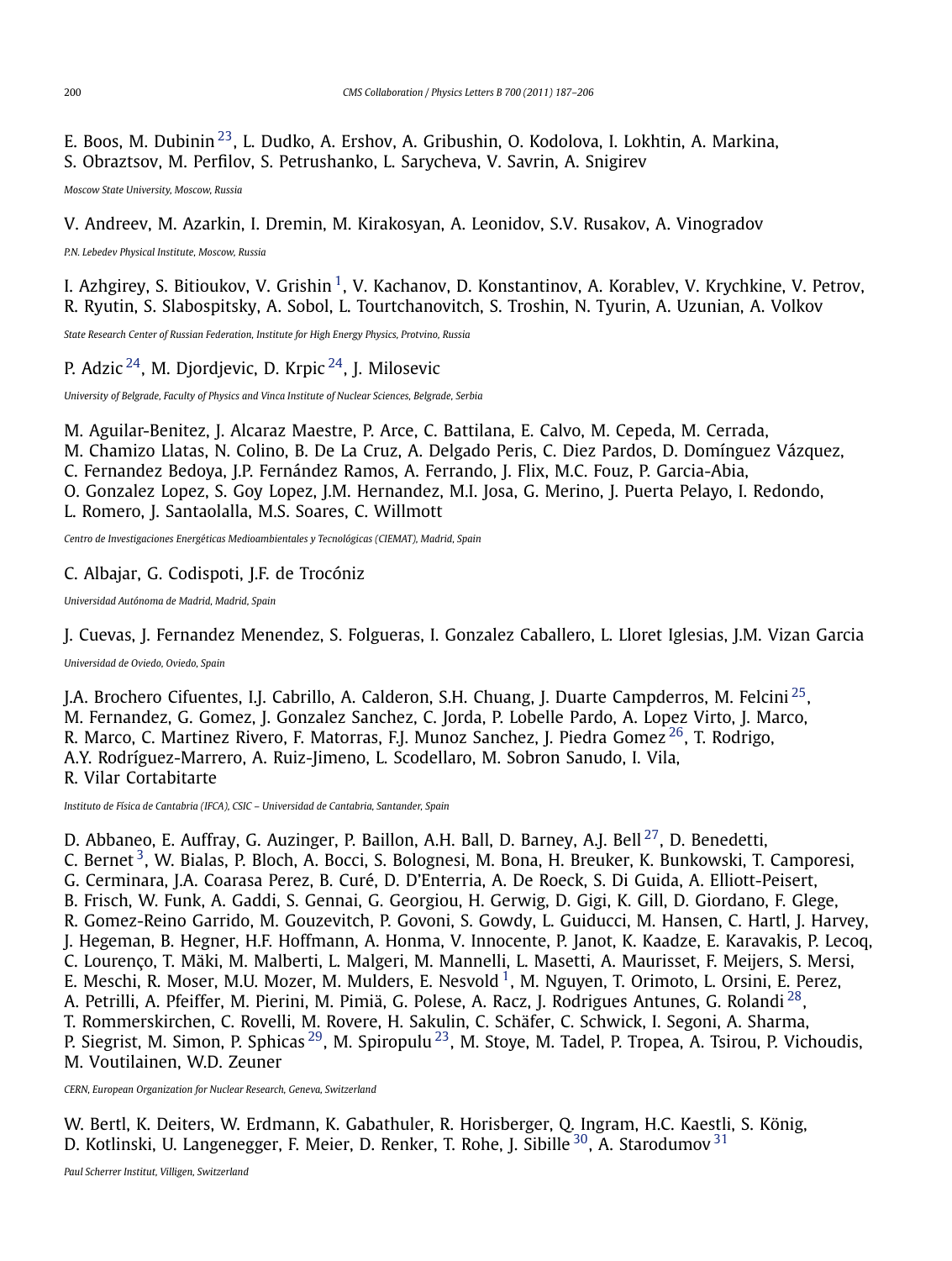P. Bortignon, L. Caminada<sup>32</sup>, N. Chanon, Z. Chen, S. Cittolin, G. Dissertori, M. Dittmar, J. Eugster, K. Freudenreich, C. Grab, A. Hervé, W. Hintz, P. Lecomte, W. Lustermann, C. Marchica<sup>[32](#page-19-0)</sup>, P. Martinez Ruiz del Arbol, P. Meridiani, P. Milenovic [33,](#page-19-0) F. Moortgat, C. Nägeli [32,](#page-19-0) P. Nef, F. Nessi-Tedaldi, L. Pape, F. Pauss, T. Punz, A. Rizzi, F.J. Ronga, M. Rossini, L. Sala, A.K. Sanchez, M.-C. Sawley, B. Stieger, L. Tauscher [†,](#page-19-0) A. Thea, K. Theofilatos, D. Treille, C. Urscheler, R. Wallny, M. Weber, L. Wehrli, J. Weng

*Institute for Particle Physics, ETH Zurich, Zurich, Switzerland*

E. Aguiló, C. Amsler, V. Chiochia, S. De Visscher, C. Favaro, M. Ivova Rikova, B. Millan Mejias, P. Otiougova, C. Regenfus, P. Robmann, A. Schmidt, H. Snoek

*Universität Zürich, Zurich, Switzerland*

Y.H. Chang, K.H. Chen, C.M. Kuo, S.W. Li, W. Lin, Z.K. Liu, Y.J. Lu, D. Mekterovic, R. Volpe, J.H. Wu, S.S. Yu

*National Central University, Chung-Li, Taiwan*

P. Bartalini, P. Chang, Y.H. Chang, Y.W. Chang, Y. Chao, K.F. Chen, W.-S. Hou, Y. Hsiung, K.Y. Kao, Y.J. Lei, R.-S. Lu, J.G. Shiu, Y.M. Tzeng, M. Wang

*National Taiwan University (NTU), Taipei, Taiwan*

A. Adiguzel, M.N. Bakirci<sup>34</sup>, S. Cerci<sup>35</sup>, C. Dozen, I. Dumanoglu, E. Eskut, S. Girgis, G. Gokbulut, Y. Guler, E. Gurpinar, I. Hos, E.E. Kangal, T. Karaman, A. Kayis Topaksu, A. Nart, G. Onengut, K. Ozdemir, S. Ozturk, A. Polatoz, K. Sogut [36,](#page-19-0) D. Sunar Cerci [35,](#page-19-0) B. Tali, H. Topakli [34,](#page-19-0) D. Uzun, L.N. Vergili, M. Vergili, C. Zorbilmez

*Cukurova University, Adana, Turkey*

I.V. Akin, T. Aliev, S. Bilmis, M. Deniz, H. Gamsizkan, A.M. Guler, K. Ocalan, A. Ozpineci, M. Serin, R. Sever, U.E. Surat, E. Yildirim, M. Zeyrek

*Middle East Technical University, Physics Department, Ankara, Turkey*

M. Deliomeroglu, D. Demir<sup>37</sup>, E. Gülmez, B. Isildak, M. Kaya<sup>38</sup>, O. Kaya<sup>38</sup>, S. Ozkorucuklu<sup>39</sup>, N. Sonmez<sup>[40](#page-19-0)</sup>

*Bogazici University, Istanbul, Turkey*

#### L. Levchuk

*National Scientific Center, Kharkov Institute of Physics and Technology, Kharkov, Ukraine*

F. Bostock, J.J. Brooke, T.L. Cheng, E. Clement, D. Cussans, R. Frazier, J. Goldstein, M. Grimes, M. Hansen, D. Hartley, G.P. Heath, H.F. Heath, J. Jackson, L. Kreczko, S. Metson, D.M. Newbold [41,](#page-19-0) K. Nirunpong, A. Poll, S. Senkin, V.J. Smith, S. Ward

*University of Bristol, Bristol, United Kingdom*

L. Basso [42,](#page-19-0) K.W. Bell, A. Belyaev [42,](#page-19-0) C. Brew, R.M. Brown, B. Camanzi, D.J.A. Cockerill, J.A. Coughlan, K. Harder, S. Harper, B.W. Kennedy, E. Olaiya, D. Petyt, B.C. Radburn-Smith, C.H. Shepherd-Themistocleous, I.R. Tomalin, W.J. Womersley, S.D. Worm

*Rutherford Appleton Laboratory, Didcot, United Kingdom*

R. Bainbridge, G. Ball, J. Ballin, R. Beuselinck, O. Buchmuller, D. Colling, N. Cripps, M. Cutajar, G. Davies, M. Della Negra, W. Ferguson, J. Fulcher, D. Futyan, A. Gilbert, A. Guneratne Bryer, G. Hall, Z. Hatherell, J. Hays, G. Iles, M. Jarvis, G. Karapostoli, L. Lyons, B.C. MacEvoy, A.-M. Magnan, J. Marrouche, B. Mathias, R. Nandi, J. Nash, A. Nikitenko <sup>31</sup>, A. Papageorgiou,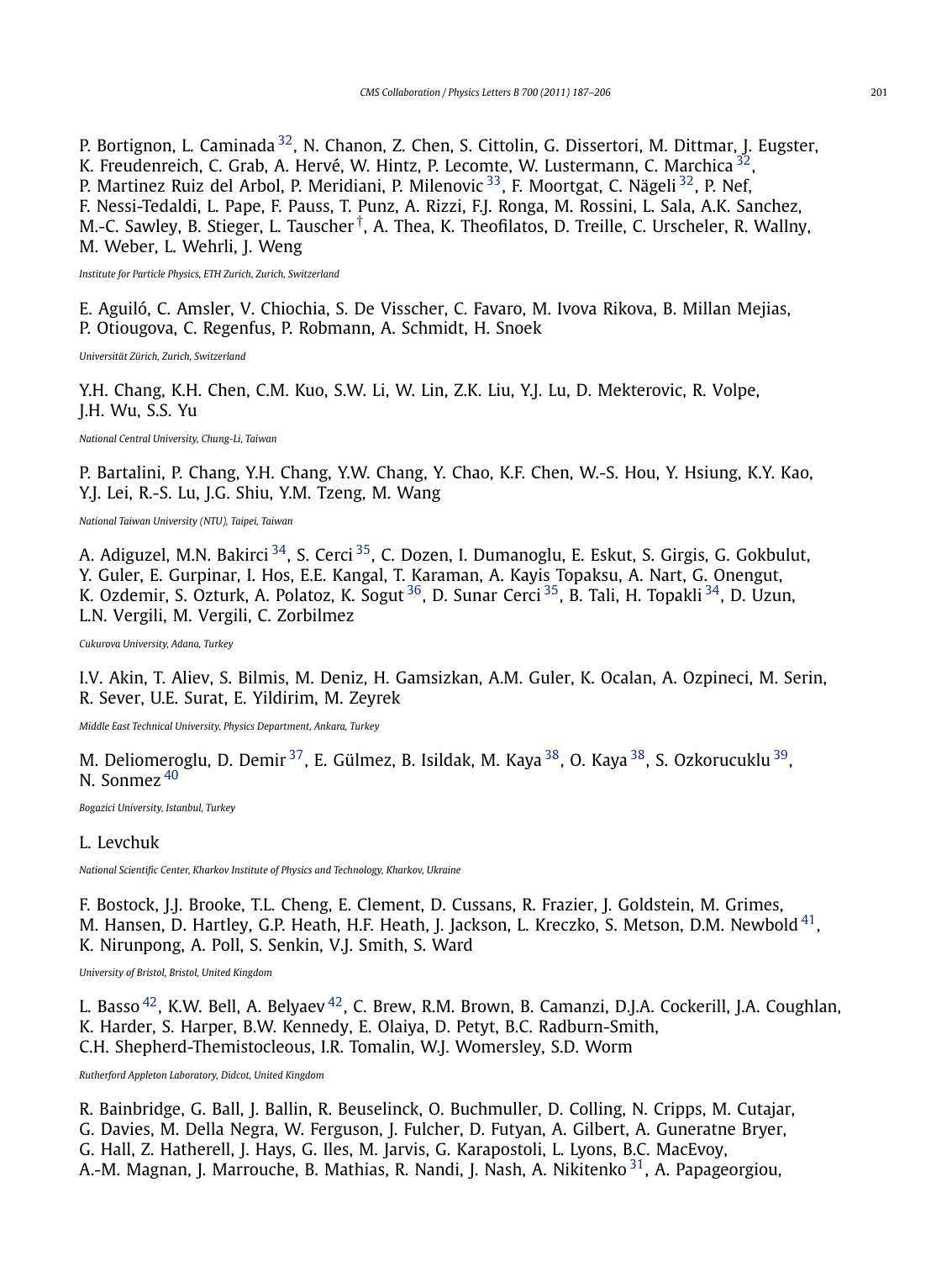M. Pesaresi, K. Petridis, M. Pioppi [43,](#page-19-0) D.M. Raymond, S. Rogerson, N. Rompotis, A. Rose, M.J. Ryan, C. Seez, P. Sharp, A. Sparrow, A. Tapper, S. Tourneur, M. Vazquez Acosta, T. Virdee, S. Wakefield, N. Wardle, D. Wardrope, T. Whyntie

*Imperial College, London, United Kingdom*

M. Barrett, M. Chadwick, J.E. Cole, P.R. Hobson, A. Khan, P. Kyberd, D. Leslie, W. Martin, I.D. Reid, L. Teodorescu

*Brunel University, Uxbridge, United Kingdom*

## K. Hatakeyama

*Baylor University, Waco, USA*

T. Bose, E. Carrera Jarrin, C. Fantasia, A. Heister, J.St. John, P. Lawson, D. Lazic, J. Rohlf, D. Sperka, L. Sulak

*Boston University, Boston, USA*

A. Avetisyan, S. Bhattacharya, J.P. Chou, D. Cutts, A. Ferapontov, U. Heintz, S. Jabeen, G. Kukartsev, G. Landsberg, M. Narain, D. Nguyen, M. Segala, T. Sinthuprasith, T. Speer, K.V. Tsang

*Brown University, Providence, USA*

R. Breedon, M. Calderon De La Barca Sanchez, S. Chauhan, M. Chertok, J. Conway, P.T. Cox, J. Dolen, R. Erbacher, E. Friis, W. Ko, A. Kopecky, R. Lander, H. Liu, S. Maruyama, T. Miceli, M. Nikolic, D. Pellett, J. Robles, S. Salur, T. Schwarz, M. Searle, J. Smith, M. Squires, M. Tripathi, R. Vasquez Sierra, C. Veelken

*University of California, Davis, Davis, USA*

V. Andreev, K. Arisaka, D. Cline, R. Cousins, A. Deisher, J. Duris, S. Erhan, C. Farrell, J. Hauser, M. Ignatenko, C. Jarvis, C. Plager, G. Rakness, P. Schlein<sup>†</sup>, J. Tucker, V. Valuev

*University of California, Los Angeles, Los Angeles, USA*

J. Babb, A. Chandra, R. Clare, J. Ellison, J.W. Gary, F. Giordano, G. Hanson, G.Y. Jeng, S.C. Kao, F. Liu, H. Liu, O.R. Long, A. Luthra, H. Nguyen, B.C. Shen [†,](#page-19-0) R. Stringer, J. Sturdy, S. Sumowidagdo, R. Wilken, S. Wimpenny

*University of California, Riverside, Riverside, USA*

W. Andrews, J.G. Branson, G.B. Cerati, E. Dusinberre, D. Evans, F. Golf, A. Holzner, R. Kelley, M. Lebourgeois, J. Letts, B. Mangano, S. Padhi, C. Palmer, G. Petrucciani, H. Pi, M. Pieri, R. Ranieri, M. Sani, V. Sharma, S. Simon, Y. Tu, A. Vartak, S. Wasserbaech<sup>44</sup>, F. Würthwein, A. Yagil, J. Yoo

*University of California, San Diego, La Jolla, USA*

D. Barge, R. Bellan, C. Campagnari, M. D'Alfonso, T. Danielson, K. Flowers, P. Geffert, J. Incandela, C. Justus, P. Kalavase, S.A. Koay, D. Kovalskyi, V. Krutelyov, S. Lowette, N. Mccoll, V. Pavlunin, F. Rebassoo, J. Ribnik, J. Richman, R. Rossin, D. Stuart, W. To, J.R. Vlimant

*University of California, Santa Barbara, Santa Barbara, USA*

A. Apresyan, A. Bornheim, J. Bunn, Y. Chen, M. Gataullin, Y. Ma, A. Mott, H.B. Newman, C. Rogan, K. Shin, V. Timciuc, P. Traczyk, J. Veverka, R. Wilkinson, Y. Yang, R.Y. Zhu

*California Institute of Technology, Pasadena, USA*

B. Akgun, R. Carroll, T. Ferguson, Y. Iiyama, D.W. Jang, S.Y. Jun, Y.F. Liu, M. Paulini, J. Russ, H. Vogel, I. Vorobiev

*Carnegie Mellon University, Pittsburgh, USA*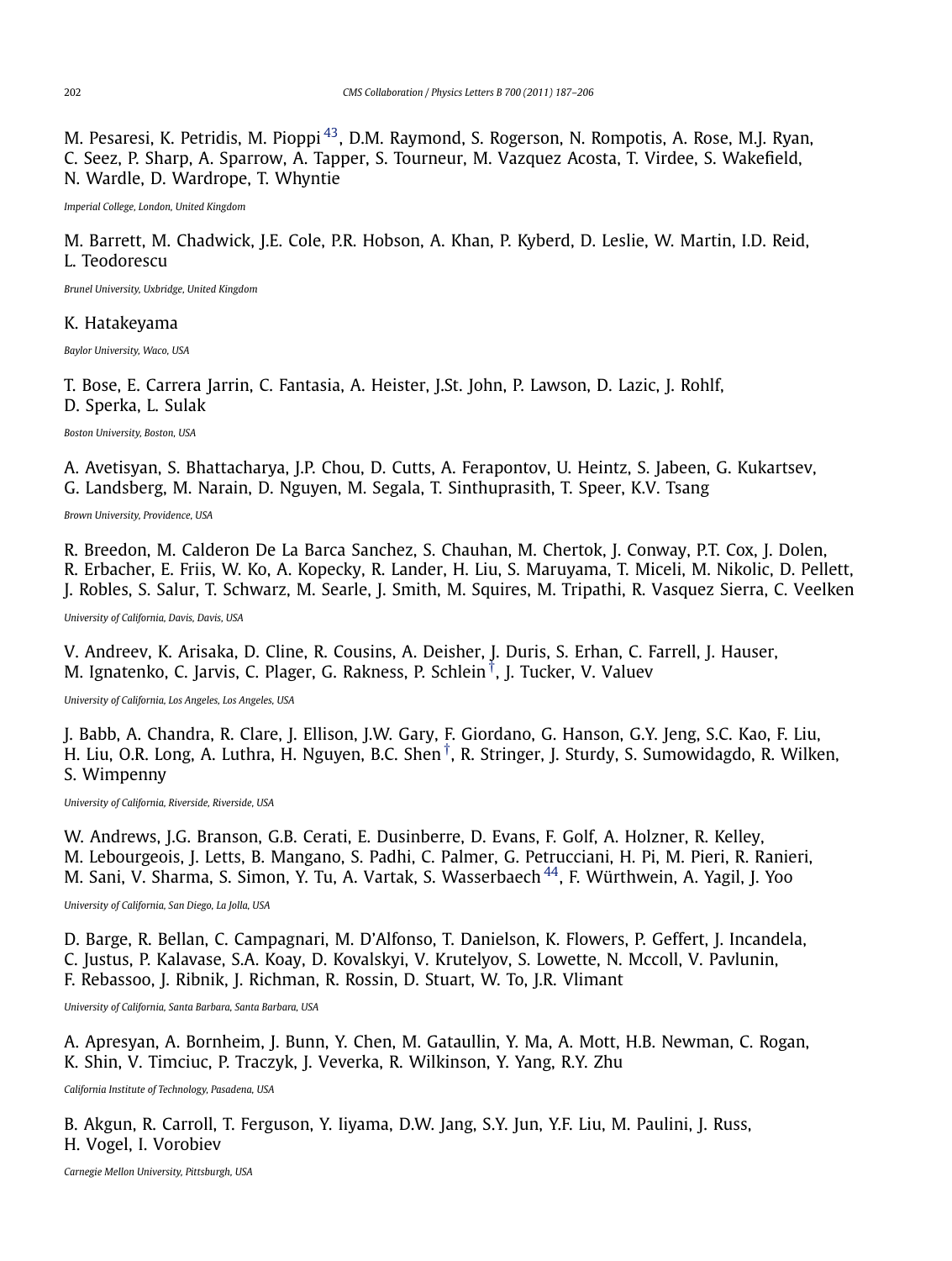J.P. Cumalat, M.E. Dinardo, B.R. Drell, C.J. Edelmaier, W.T. Ford, A. Gaz, B. Heyburn, E. Luiggi Lopez, U. Nauenberg, J.G. Smith, K. Stenson, K.A. Ulmer, S.R. Wagner, S.L. Zang

*University of Colorado at Boulder, Boulder, USA*

L. Agostino, J. Alexander, D. Cassel, A. Chatterjee, S. Das, N. Eggert, L.K. Gibbons, B. Heltsley, W. Hopkins, A. Khukhunaishvili, B. Kreis, G. Nicolas Kaufman, J.R. Patterson, D. Puigh, A. Ryd, E. Salvati, X. Shi, W. Sun, W.D. Teo, J. Thom, J. Thompson, J. Vaughan, Y. Weng, L. Winstrom, P. Wittich

*Cornell University, Ithaca, USA*

#### A. Biselli, G. Cirino, D. Winn

*Fairfield University, Fairfield, USA*

S. Abdullin, M. Albrow, J. Anderson, G. Apollinari, M. Atac, J.A. Bakken, S. Banerjee, L.A.T. Bauerdick, A. Beretvas, J. Berryhill, P.C. Bhat, I. Bloch, F. Borcherding, K. Burkett, J.N. Butler, V. Chetluru, H.W.K. Cheung, F. Chlebana, S. Cihangir, W. Cooper, D.P. Eartly, V.D. Elvira, S. Esen, I. Fisk, J. Freeman, Y. Gao, E. Gottschalk, D. Green, K. Gunthoti, O. Gutsche, J. Hanlon, R.M. Harris, J. Hirschauer, B. Hooberman, H. Jensen, M. Johnson, U. Joshi, R. Khatiwada, B. Klima, K. Kousouris, S. Kunori, S. Kwan, C. Leonidopoulos, P. Limon, D. Lincoln, R. Lipton, J. Lykken, K. Maeshima, J.M. Marraffino, D. Mason, P. McBride, T. Miao, K. Mishra, S. Mrenna, Y. Musienko [45](#page-19-0), C. Newman-Holmes, V. O'Dell, R. Pordes, O. Prokofyev, N. Saoulidou, E. Sexton-Kennedy, S. Sharma, W.J. Spalding, L. Spiegel, P. Tan, L. Taylor, S. Tkaczyk, L. Uplegger, E.W. Vaandering, R. Vidal, J. Whitmore, W. Wu, F. Yang, F. Yumiceva, J.C. Yun

*Fermi National Accelerator Laboratory, Batavia, USA*

D. Acosta, P. Avery, D. Bourilkov, M. Chen, M. De Gruttola, G.P. Di Giovanni, D. Dobur, A. Drozdetskiy, R.D. Field, M. Fisher, Y. Fu, I.K. Furic, J. Gartner, B. Kim, J. Konigsberg, A. Korytov, A. Kropivnitskaya, T. Kypreos, K. Matchev, G. Mitselmakher, L. Muniz, C. Prescott, R. Remington, M. Schmitt, B. Scurlock, P. Sellers, N. Skhirtladze, M. Snowball, D. Wang, J. Yelton, M. Zakaria

*University of Florida, Gainesville, USA*

C. Ceron, V. Gaultney, L. Kramer, L.M. Lebolo, S. Linn, P. Markowitz, G. Martinez, D. Mesa, J.L. Rodriguez

*Florida International University, Miami, USA*

T. Adams, A. Askew, J. Bochenek, J. Chen, B. Diamond, S.V. Gleyzer, J. Haas, S. Hagopian, V. Hagopian, M. Jenkins, K.F. Johnson, H. Prosper, L. Quertenmont, S. Sekmen, V. Veeraraghavan

*Florida State University, Tallahassee, USA*

M.M. Baarmand, B. Dorney, S. Guragain, M. Hohlmann, H. Kalakhety, R. Ralich, I. Vodopiyanov

*Florida Institute of Technology, Melbourne, USA*

M.R. Adams, I.M. Anghel, L. Apanasevich, Y. Bai, V.E. Bazterra, R.R. Betts, J. Callner, R. Cavanaugh, C. Dragoiu, L. Gauthier, C.E. Gerber, D.J. Hofman, S. Khalatyan, G.J. Kunde [46,](#page-19-0) F. Lacroix, M. Malek, C. O'Brien, C. Silvestre, A. Smoron, D. Strom, N. Varelas

*University of Illinois at Chicago (UIC), Chicago, USA*

U. Akgun, E.A. Albayrak, B. Bilki, W. Clarida, F. Duru, C.K. Lae, E. McCliment, J.-P. Merlo, H. Mermerkaya [47,](#page-19-0) A. Mestvirishvili, A. Moeller, J. Nachtman, C.R. Newsom, E. Norbeck, J. Olson, Y. Onel, F. Ozok, S. Sen, J. Wetzel, T. Yetkin, K. Yi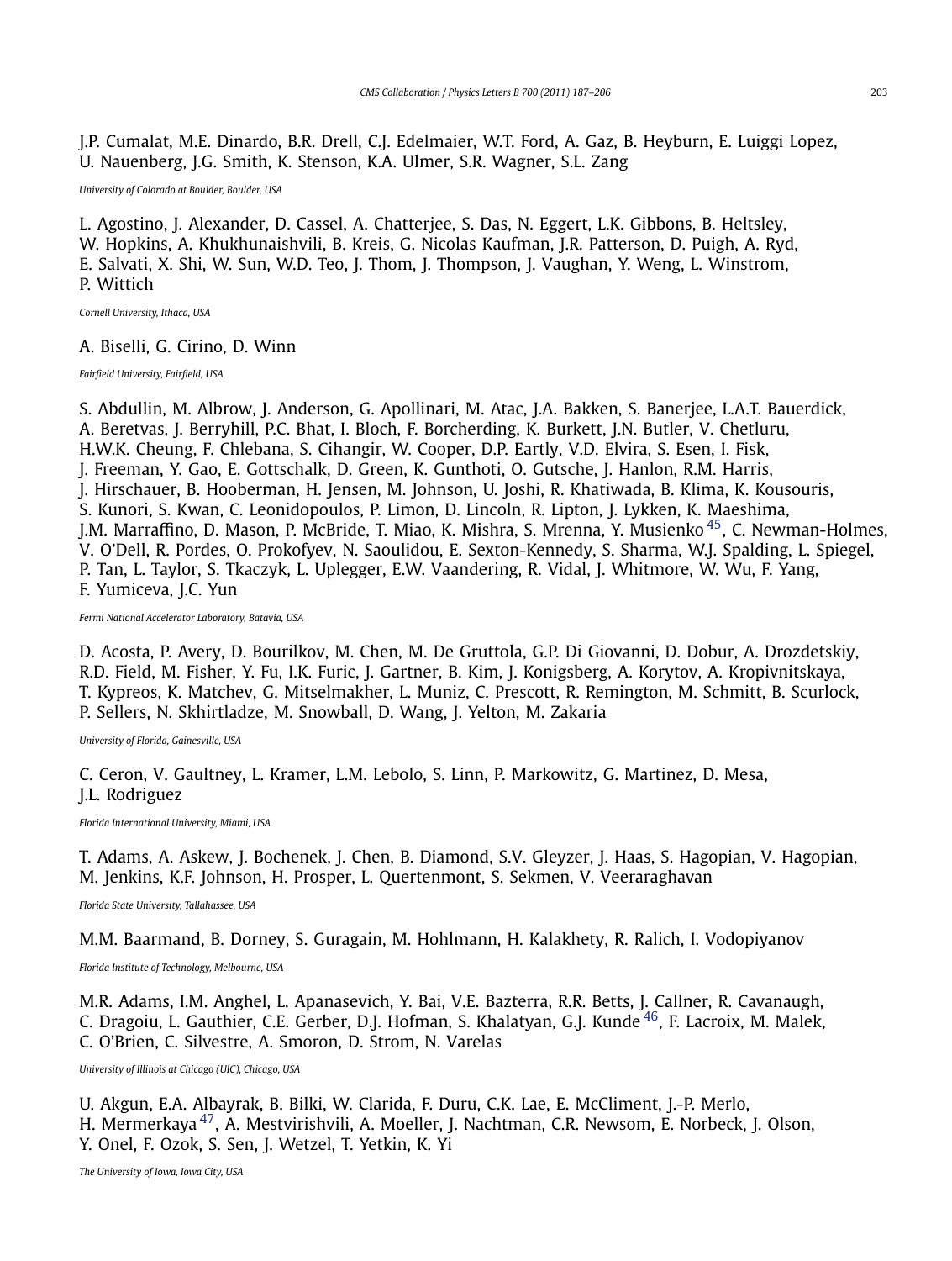B.A. Barnett, B. Blumenfeld, A. Bonato, C. Eskew, D. Fehling, G. Giurgiu, A.V. Gritsan, Z.J. Guo, G. Hu, P. Maksimovic, S. Rappoccio, M. Swartz, N.V. Tran, A. Whitbeck

*Johns Hopkins University, Baltimore, USA*

P. Baringer, A. Bean, G. Benelli, O. Grachov, R.P. Kenny Iii, M. Murray, D. Noonan, S. Sanders, J.S. Wood, V. Zhukova

*The University of Kansas, Lawrence, USA*

A.f. Barfuss, T. Bolton, I. Chakaberia, A. Ivanov, S. Khalil, M. Makouski, Y. Maravin, S. Shrestha, I. Svintradze, Z. Wan

*Kansas State University, Manhattan, USA*

J. Gronberg, D. Lange, D. Wright

*Lawrence Livermore National Laboratory, Livermore, USA*

A. Baden, M. Boutemeur, S.C. Eno, D. Ferencek, J.A. Gomez, N.J. Hadley, R.G. Kellogg, M. Kirn, Y. Lu, A.C. Mignerey, K. Rossato, P. Rumerio, F. Santanastasio, A. Skuja, J. Temple, M.B. Tonjes, S.C. Tonwar, E. Twedt

*University of Maryland, College Park, USA*

B. Alver, G. Bauer, J. Bendavid, W. Busza, E. Butz, I.A. Cali, M. Chan, V. Dutta, P. Everaerts, G. Gomez Ceballos, M. Goncharov, K.A. Hahn, P. Harris, Y. Kim, M. Klute, Y.-J. Lee, W. Li, C. Loizides, P.D. Luckey, T. Ma, S. Nahn, C. Paus, D. Ralph, C. Roland, G. Roland, M. Rudolph, G.S.F. Stephans, F. Stöckli, K. Sumorok, K. Sung, E.A. Wenger, S. Xie, M. Yang, Y. Yilmaz, A.S. Yoon, M. Zanetti

*Massachusetts Institute of Technology, Cambridge, USA*

S.I. Cooper, P. Cushman, B. Dahmes, A. De Benedetti, P.R. Dudero, G. Franzoni, J. Haupt, K. Klapoetke, Y. Kubota, J. Mans, V. Rekovic, R. Rusack, M. Sasseville, A. Singovsky

*University of Minnesota, Minneapolis, USA*

L.M. Cremaldi, R. Godang, R. Kroeger, L. Perera, R. Rahmat, D.A. Sanders, D. Summers

*University of Mississippi, University, USA*

K. Bloom, S. Bose, J. Butt, D.R. Claes, A. Dominguez, M. Eads, J. Keller, T. Kelly, I. Kravchenko, J. Lazo-Flores, H. Malbouisson, S. Malik, G.R. Snow

*University of Nebraska-Lincoln, Lincoln, USA*

U. Baur, A. Godshalk, I. Iashvili, S. Jain, A. Kharchilava, A. Kumar, S.P. Shipkowski, K. Smith

*State University of New York at Buffalo, Buffalo, USA*

G. Alverson, E. Barberis, D. Baumgartel, O. Boeriu, M. Chasco, S. Reucroft, J. Swain, D. Trocino, D. Wood, J. Zhang

*Northeastern University, Boston, USA*

A. Anastassov, A. Kubik, N. Odell, R.A. Ofierzynski, B. Pollack, A. Pozdnyakov, M. Schmitt, S. Stoynev, M. Velasco, S. Won

*Northwestern University, Evanston, USA*

L. Antonelli, D. Berry, M. Hildreth, C. Jessop, D.J. Karmgard, J. Kolb, T. Kolberg, K. Lannon, W. Luo, S. Lynch, N. Marinelli, D.M. Morse, T. Pearson, R. Ruchti, J. Slaunwhite, N. Valls, M. Wayne, J. Ziegler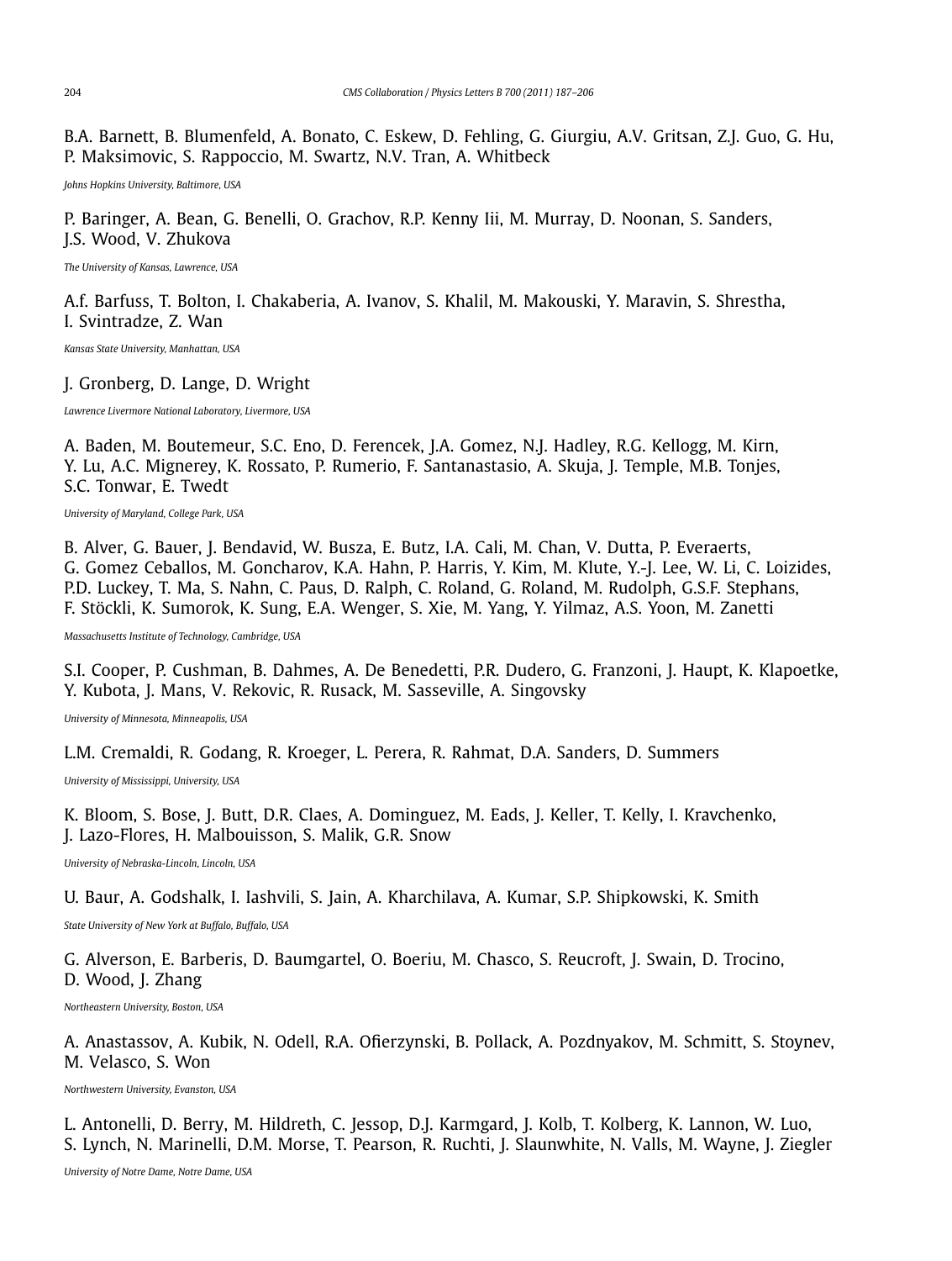B. Bylsma, L.S. Durkin, J. Gu, C. Hill, P. Killewald, K. Kotov, T.Y. Ling, M. Rodenburg, G. Williams

*The Ohio State University, Columbus, USA*

N. Adam, E. Berry, P. Elmer, D. Gerbaudo, V. Halyo, P. Hebda, A. Hunt, J. Jones, E. Laird, D. Lopes Pegna, D. Marlow, T. Medvedeva, M. Mooney, J. Olsen, P. Piroué, X. Quan, H. Saka, D. Stickland, C. Tully, J.S. Werner, A. Zuranski

*Princeton University, Princeton, USA*

J.G. Acosta, X.T. Huang, A. Lopez, H. Mendez, S. Oliveros, J.E. Ramirez Vargas, A. Zatserklyaniy

*University of Puerto Rico, Mayaguez, USA*

E. Alagoz, V.E. Barnes, G. Bolla, L. Borrello, D. Bortoletto, A. Everett, A.F. Garfinkel, L. Gutay, Z. Hu, M. Jones, O. Koybasi, M. Kress, A.T. Laasanen, N. Leonardo, C. Liu, V. Maroussov, P. Merkel, D.H. Miller, N. Neumeister, I. Shipsey, D. Silvers, A. Svyatkovskiy, H.D. Yoo, J. Zablocki, Y. Zheng

*Purdue University, West Lafayette, USA*

P. Jindal, N. Parashar

*Purdue University Calumet, Hammond, USA*

C. Boulahouache, V. Cuplov, K.M. Ecklund, F.J.M. Geurts, B.P. Padley, R. Redjimi, J. Roberts, J. Zabel

*Rice University, Houston, USA*

B. Betchart, A. Bodek, Y.S. Chung, R. Covarelli, P. de Barbaro, R. Demina, Y. Eshaq, H. Flacher, A. Garcia-Bellido, P. Goldenzweig, Y. Gotra, J. Han, A. Harel, D.C. Miner, D. Orbaker, G. Petrillo, D. Vishnevskiy, M. Zielinski

*University of Rochester, Rochester, USA*

A. Bhatti, R. Ciesielski, L. Demortier, K. Goulianos, G. Lungu, S. Malik, C. Mesropian, M. Yan

*The Rockefeller University, New York, USA*

O. Atramentov, A. Barker, D. Duggan, Y. Gershtein, R. Gray, E. Halkiadakis, D. Hidas, D. Hits, A. Lath, S. Panwalkar, R. Patel, A. Richards, K. Rose, S. Schnetzer, S. Somalwar, R. Stone, S. Thomas

*Rutgers, the State University of New Jersey, Piscataway, USA*

G. Cerizza, M. Hollingsworth, S. Spanier, Z.C. Yang, A. York

*University of Tennessee, Knoxville, USA*

J. Asaadi, R. Eusebi, J. Gilmore, A. Gurrola, T. Kamon, V. Khotilovich, R. Montalvo, C.N. Nguyen, I. Osipenkov, Y. Pakhotin, J. Pivarski, A. Safonov, S. Sengupta, A. Tatarinov, D. Toback, M. Weinberger

*Texas A&M University, College Station, USA*

N. Akchurin, C. Bardak, J. Damgov, C. Jeong, K. Kovitanggoon, S.W. Lee, Y. Roh, A. Sill, I. Volobouev, R. Wigmans, E. Yazgan

*Texas Tech University, Lubbock, USA*

E. Appelt, E. Brownson, D. Engh, C. Florez, W. Gabella, M. Issah, W. Johns, P. Kurt, C. Maguire, A. Melo, P. Sheldon, B. Snook, S. Tuo, J. Velkovska

*Vanderbilt University, Nashville, USA*

M.W. Arenton, M. Balazs, S. Boutle, B. Cox, B. Francis, R. Hirosky, A. Ledovskoy, C. Lin, C. Neu, R. Yohay